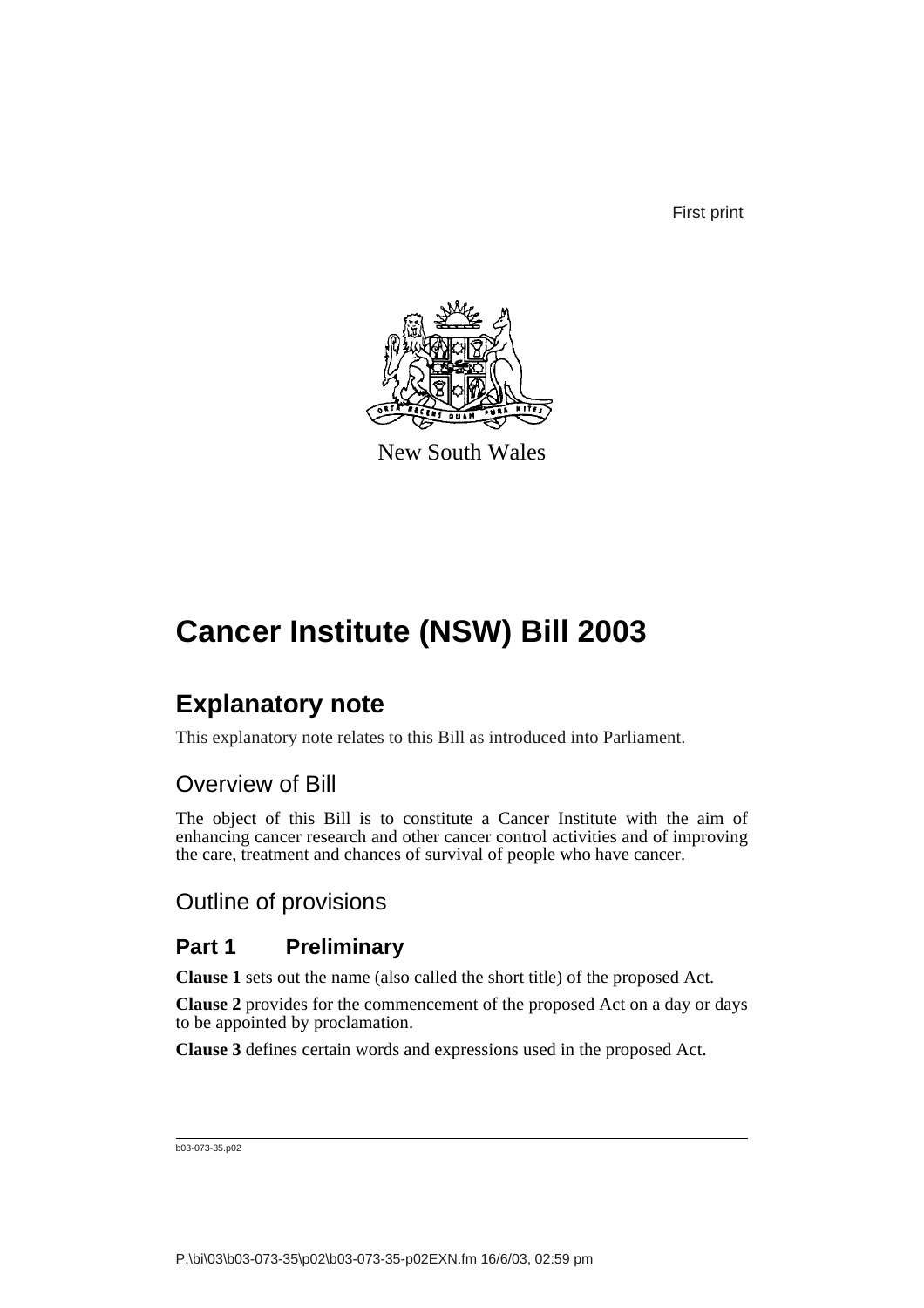Explanatory note

## **Part 2 Cancer Institute (NSW)**

**Clause 4** constitutes the Cancer Institute (NSW) as a corporation.

**Clause 5** specifies the objectives of the Cancer Institute, which are to increase the survival rate for cancer patients, to reduce the incidence of cancer in the community, to improve the quality of life of cancer patients and their carers and to operate as a source of expertise on cancer control for the government, health service providers, medical researchers and the general community.

**Clause 6** provides that in exercising its functions under the proposed Act, the Cancer Institute is to have regard to the guiding principles listed in the proposed section. Those principles include recognising that effective cancer control requires partnership between the public sector, the private sector and the general community.

## **Part 3 Management and staff of Cancer Institute**

**Clause 7** establishes a Board that is to govern the affairs of the Cancer Institute. The Board is subject to the control and direction of the Minister, except in relation to a report or recommendation made by the Board to the Minister.

**Clause 8** provides that the Board is to consist of at least 7, but not more than 10, persons appointed by the Minister. The chief executive officer of the Cancer Institute, who is called the Chief Cancer Officer, is also to be a member of the Board.

**Clause 9** requires the Board to establish several committees which have the function of providing advice and assistance to the Board. Those committees include an Ethics Committee, a Clinical Services Advisory Committee, a Research Advisory Committee and a Quality and Clinical Effectiveness Advisory Committee.

**Clause 10** provides for the Governor to appoint a Chief Cancer Officer as the chief executive officer of the Cancer Institute. The Chief Cancer Officer is responsible for the management of the affairs of the Cancer Institute, subject to and in accordance with any directions of the Board.

**Clause 11** permits the Cancer Institute to employ staff and to arrange for the use of the services of any staff or facilities of a government department or public authority. The Cancer Institute may also engage consultants for the purposes of getting expert advice.

Explanatory note page 2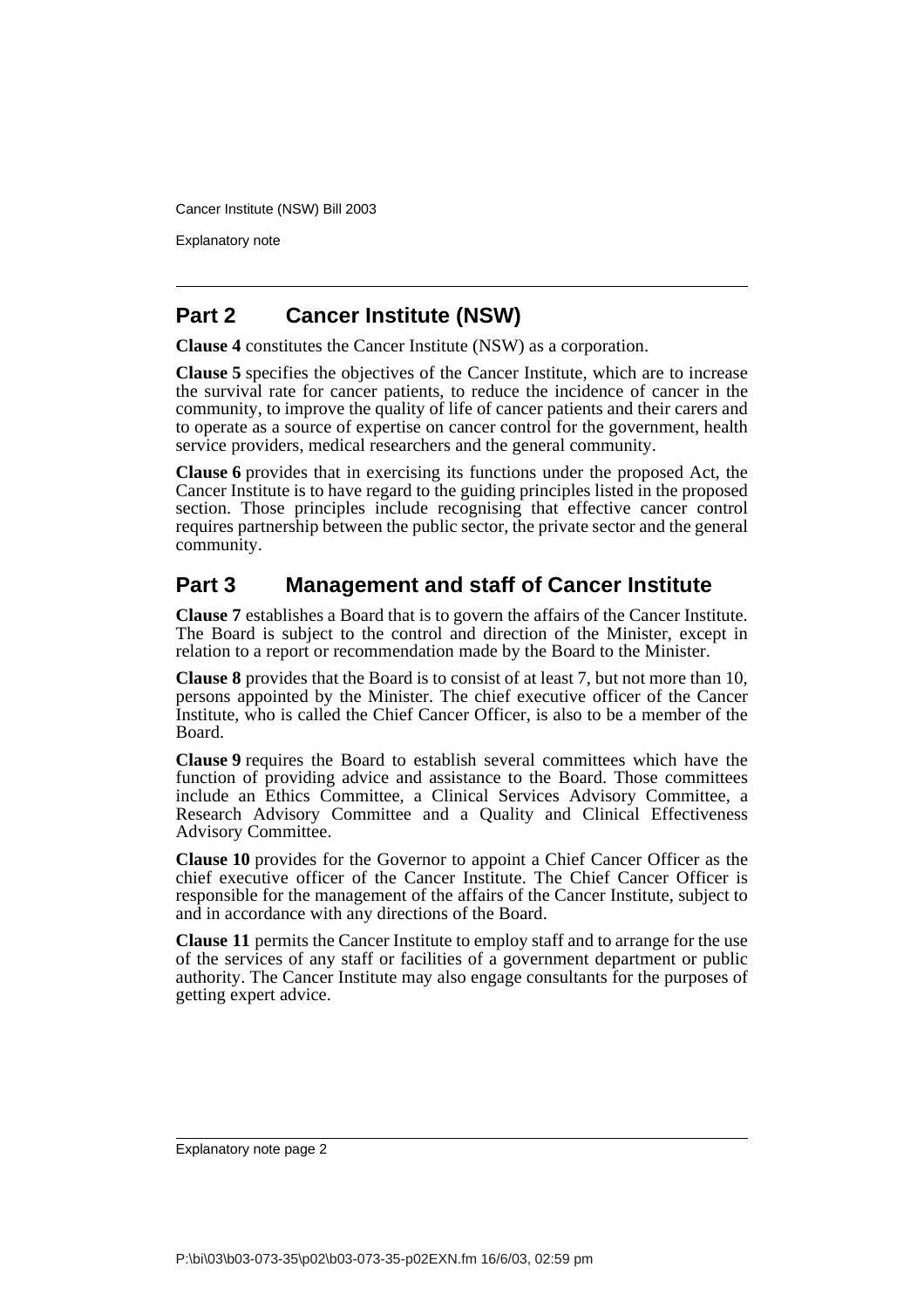Explanatory note

## **Part 4 Functions of Cancer Institute**

**Clause 12** provides that the Cancer Institute may do and perform all acts and things that are necessary or convenient for giving effect to its objectives. The proposed section also specifies the functions of the Cancer Institute, which include undertaking, commissioning or sponsoring cancer-related research and development.

**Clause 13** gives the Cancer Institute the power to request any person or body to provide the Cancer Institute with any information about cancer control that is held by the person or body. If the Cancer Institute makes such a request of the Department of Health or a public health organisation, and the Director-General of that Department gives his or her consent, then the request must be complied with.

**Clause 14** requires the Cancer Institute to report to the Minister on its activities each financial year. The report is to be tabled in Parliament.

**Clause 15** gives the Cancer Institute certain powers to acquire and dispose of land or other property. The Minister must approve of any acquisition or disposal of land.

**Clause 16** gives the Cancer Institute the power to acquire property by gift, devise or bequest (for instance, in the will of a deceased person).

**Clause 17** gives the Cancer Institute the power to make and enter into certain contracts or agreements.

**Clause 18** gives the Cancer Institute the power to invest money in a certain manner.

**Clause 19** gives the Cancer Institute the power to make by-laws in relation to specified matters.

**Clause 20** gives the Cancer Institute the power to delegate the exercise of most of its functions to any member of staff.

# **Part 5 Miscellaneous provisions**

**Clause 21** provides for the Minister to appoint an independent panel of experts to review, and report to the Minister on, the performance of the Cancer Institute in achieving its objectives.

**Clause 22** protects members of staff of the Cancer Institute, members of the Board, members of a committee of the Board and any person acting under the direction of the Board or a committee of the Board from personal liability in relation to anything done in good faith for the purpose of executing the proposed Act.

Explanatory note page 3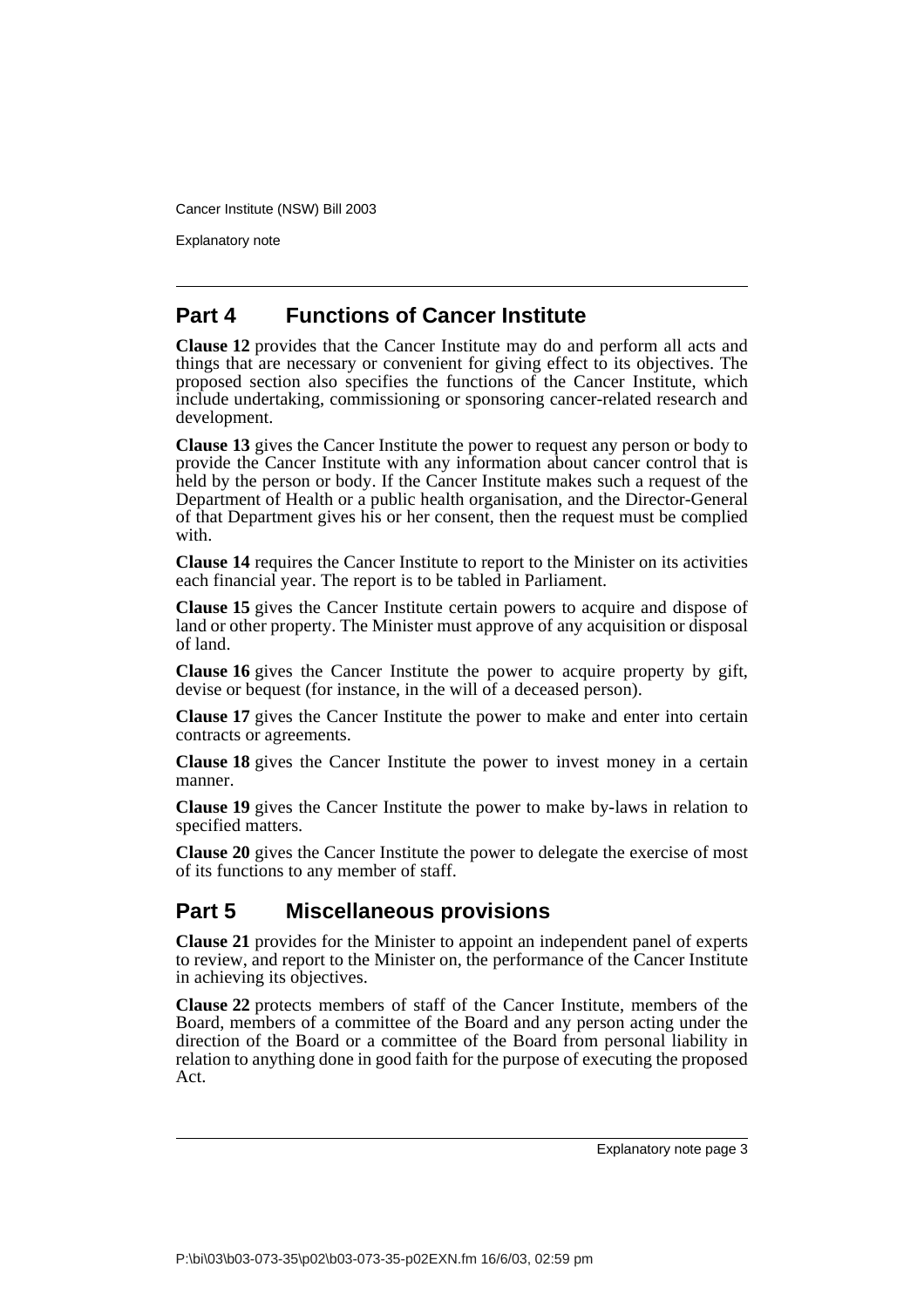Explanatory note

**Clause 23** provides for the authentication of certain documents.

**Clause 24** provides for the service of documents on the Cancer Institute.

**Clause 25** gives the Governor the power to make regulations under the proposed Act.

**Clause 26** gives effect to Schedule 2, which makes provision for the existing New South Wales Cancer Council to be registered as a company limited by guarantee.

**Clause 27** provides for the *New South Wales Cancer Council Act 1995* to be repealed on or after the date on which the Cancer Council is registered as a company limited by guarantee.

**Clause 28** is a formal provision that gives effect to the amendments of other legislation set out in Schedule 3.

**Clause 29** provides for the review of the proposed Act in 3 years.

## **Schedule 1 Provisions relating to members and procedure of Board**

**Schedule 1** makes provision for the membership and procedure of the Board of the Cancer Institute.

## **Schedule 2 Registration of NSW Cancer Council as a company**

**Schedule 2** provides for the New South Wales Cancer Council to be a deemed registration company, limited by guarantee, under the *Corporations Act 2001* of the Commonwealth.

# **Schedule 3 Amendment of other legislation**

**Schedule 3** amends Acts and a regulation as a consequence of the proposed Act.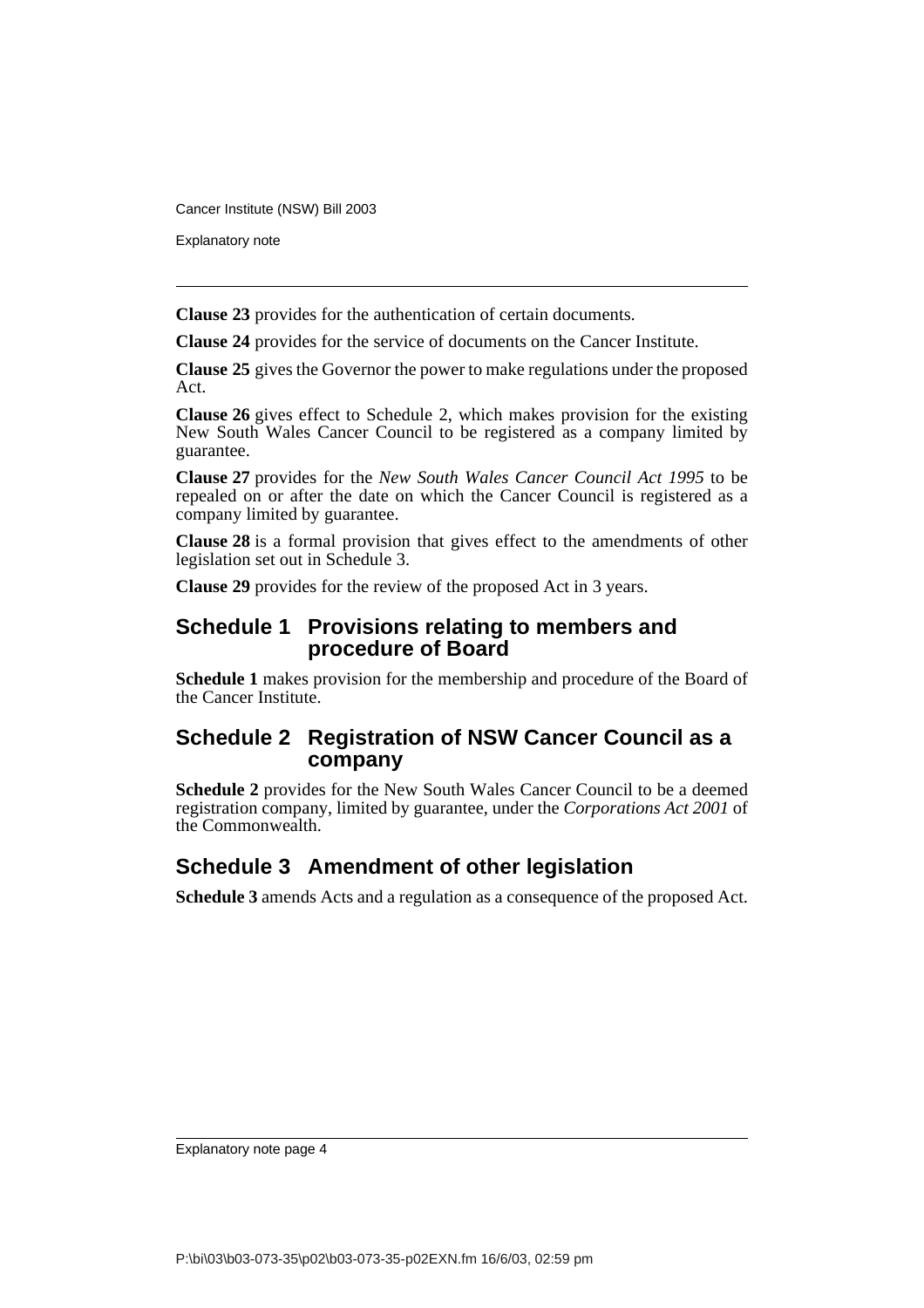First print



New South Wales

# **Cancer Institute (NSW) Bill 2003**

# **Contents**

|        |    |                                                 | Page |
|--------|----|-------------------------------------------------|------|
| Part 1 |    | <b>Preliminary</b>                              |      |
|        | 1  | Name of Act                                     | 2    |
|        | 2  | Commencement                                    | 2    |
|        | 3  | Definitions                                     | 2    |
| Part 2 |    | <b>Cancer Institute (NSW)</b>                   |      |
|        | 4  | <b>Constitution of Cancer Institute</b>         | 3    |
|        | 5  | <b>Objectives of Cancer Institute</b>           | 3    |
|        | 6  | Guiding principles                              | 3    |
| Part 3 |    | <b>Management and staff of Cancer Institute</b> |      |
|        | 7  | Board of Cancer Institute                       | 5    |
|        | 8  | Membership of Board                             | 5    |
|        | 9  | Committees                                      | 5    |
|        | 10 | <b>Chief Cancer Officer</b>                     | 6    |
|        |    |                                                 |      |

b03-073-35.p02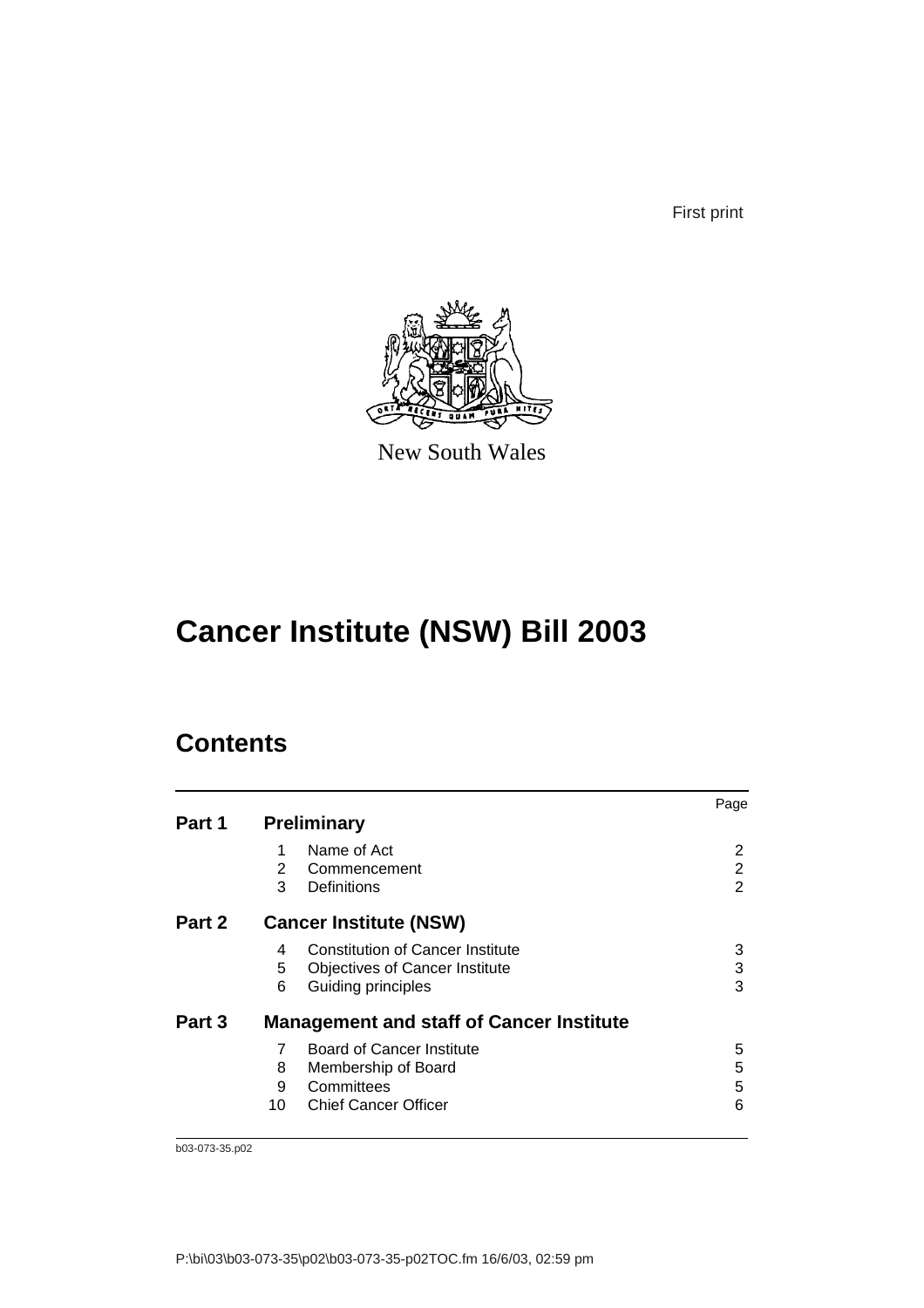**Contents** 

|                  |          |                                                                                                            | Page            |
|------------------|----------|------------------------------------------------------------------------------------------------------------|-----------------|
|                  | 11       | <b>Staff of Cancer Institute</b>                                                                           | $\overline{7}$  |
| Part 4           |          | <b>Functions of Cancer Institute</b>                                                                       |                 |
|                  | 12       | <b>General functions of Cancer Institute</b>                                                               | 8               |
|                  | 13       | Collection of cancer control information                                                                   | 9               |
|                  | 14       | Report on activities of Cancer Institute                                                                   | 10              |
|                  | 15       | Powers in relation to property                                                                             | 10              |
|                  | 16       | Power to accept gifts, devises or bequests                                                                 | 11              |
|                  | 17       | <b>Contracts of Cancer Institute</b>                                                                       | 12 <sup>2</sup> |
|                  | 18       | Investments                                                                                                | 12              |
|                  | 19       | By-laws                                                                                                    | 12 <sup>2</sup> |
|                  | 20       | Delegations by Cancer Institute                                                                            | 13              |
| Part 5           |          | <b>Miscellaneous provisions</b>                                                                            |                 |
|                  | 21       | Independent review of performance of Cancer Institute                                                      | 14              |
|                  | 22       | Personal liability                                                                                         | 14              |
|                  | 23       | Authentication of certain documents                                                                        | 14              |
|                  | 24       | Service of documents on Cancer Institute                                                                   | 14              |
|                  | 25       | Regulations                                                                                                | 15              |
|                  | 26<br>27 | Provisions relating to New South Wales Cancer Council<br>Repeal of New South Wales Cancer Council Act 1995 | 15              |
|                  |          | No 43                                                                                                      | 15              |
|                  | 28<br>29 | Amendment of other legislation<br>Review of Act                                                            | 16              |
|                  |          |                                                                                                            | 16              |
| <b>Schedules</b> |          |                                                                                                            |                 |
|                  | 1<br>2   | Provisions relating to members and procedure of Board<br>Registration of New South Wales Cancer Council as | 17              |
|                  |          | a company                                                                                                  | 23              |
|                  | 3        | Amendment of other legislation                                                                             | 25              |

Contents page 2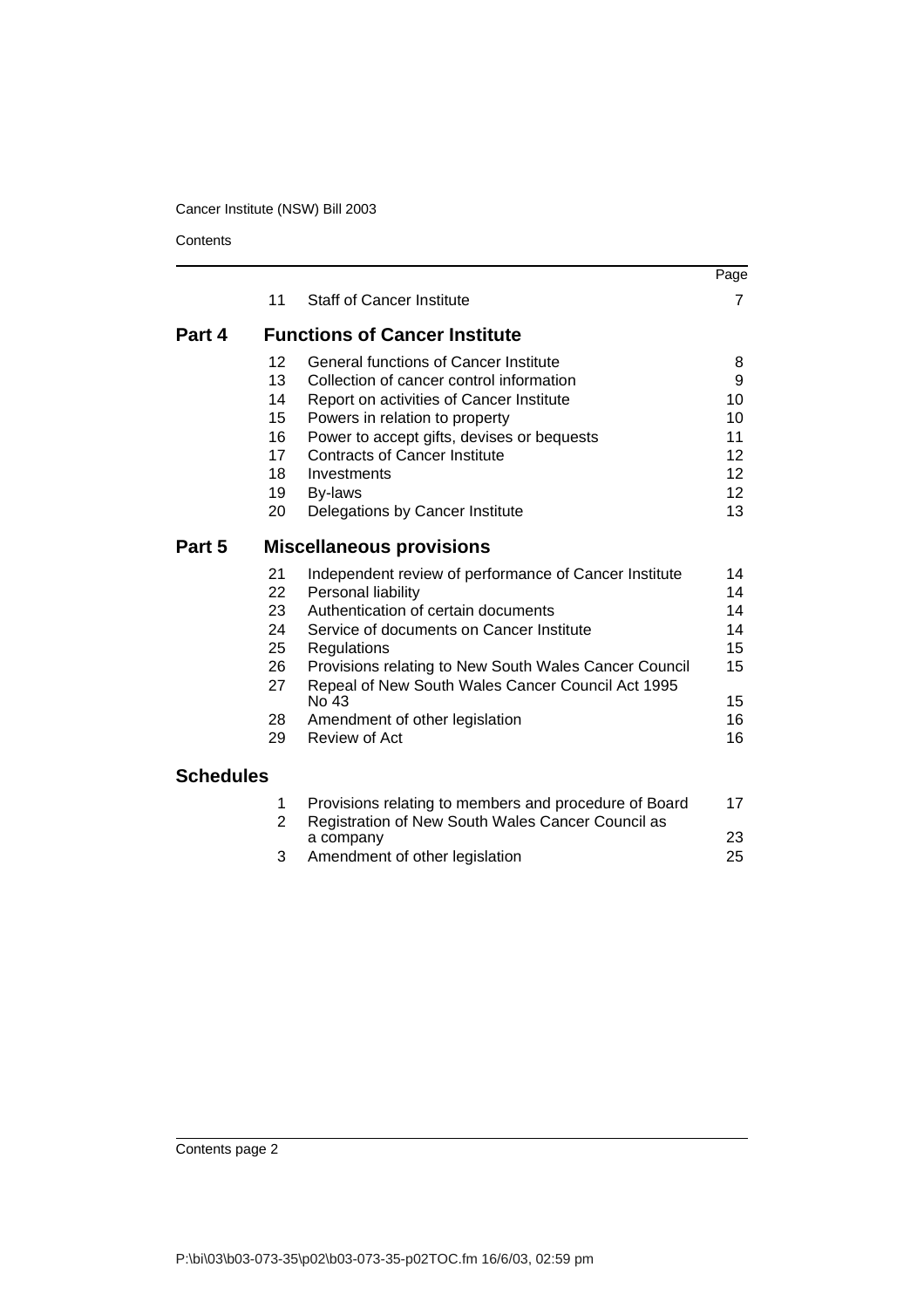

New South Wales

# **Cancer Institute (NSW) Bill 2003**

No , 2003

## **A Bill for**

An Act relating to the constitution, objectives and functions of the Cancer Institute (NSW); to provide for the registration of the New South Wales Cancer Council as a company limited by guarantee and for the repeal of the *New South Wales Cancer Council Act 1995*; and for other purposes.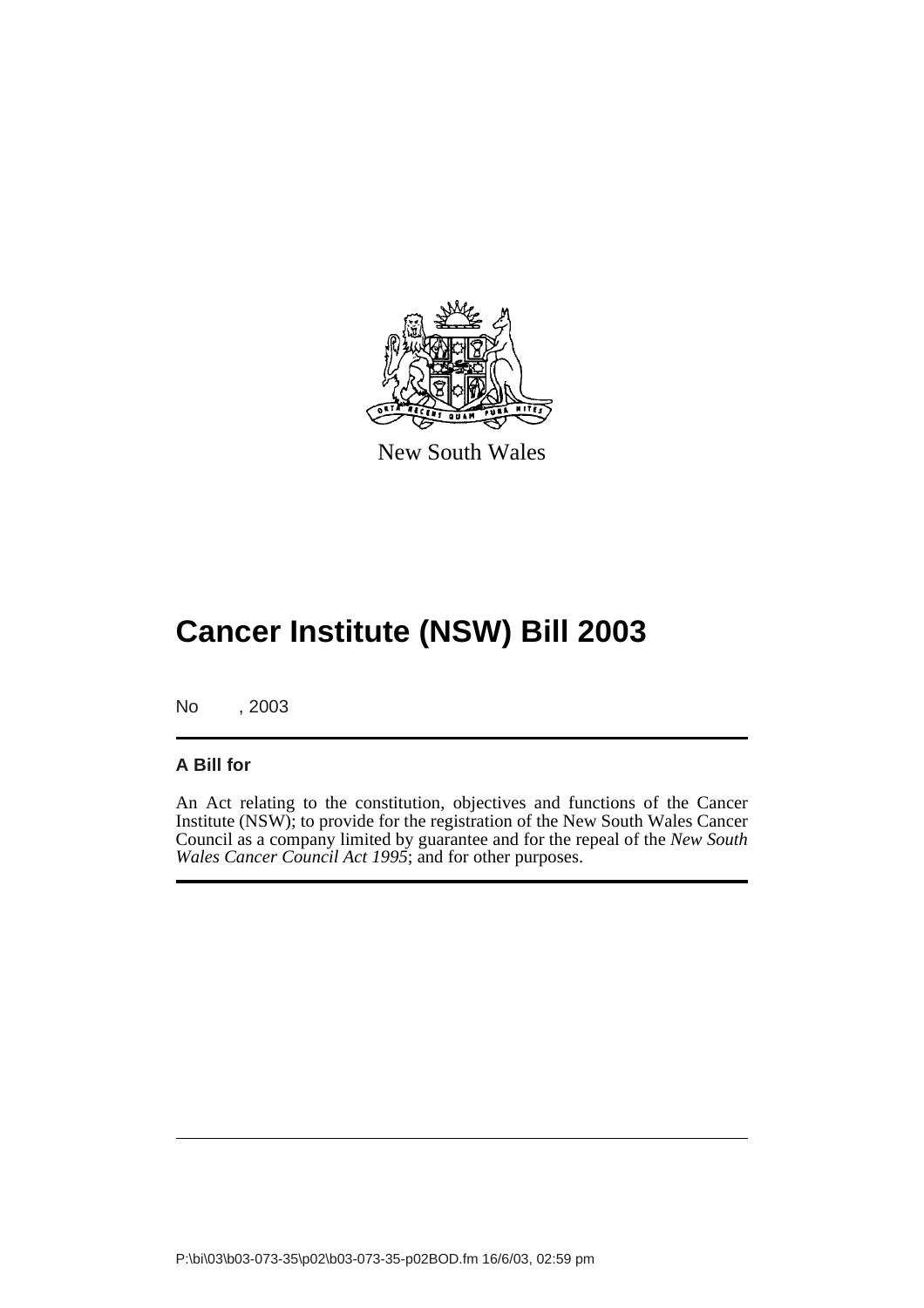## Clause 1 Cancer Institute (NSW) Bill 2003

Part 1 Preliminary

<span id="page-7-3"></span><span id="page-7-2"></span><span id="page-7-1"></span><span id="page-7-0"></span>

| The Legislature of New South Wales enacts: |     |                                                                                                                                                                                                                                                                                                                                                                  | 1                          |
|--------------------------------------------|-----|------------------------------------------------------------------------------------------------------------------------------------------------------------------------------------------------------------------------------------------------------------------------------------------------------------------------------------------------------------------|----------------------------|
| Part 1                                     |     | <b>Preliminary</b>                                                                                                                                                                                                                                                                                                                                               | $\overline{2}$             |
| 1                                          |     | <b>Name of Act</b>                                                                                                                                                                                                                                                                                                                                               | 3                          |
|                                            |     | This Act is the Cancer Institute (NSW) Act 2003.                                                                                                                                                                                                                                                                                                                 | 4                          |
| 2                                          |     | <b>Commencement</b>                                                                                                                                                                                                                                                                                                                                              | 5                          |
|                                            |     | This Act commences on a day or days to be appointed by<br>proclamation.                                                                                                                                                                                                                                                                                          | 6<br>7                     |
| 3                                          |     | <b>Definitions</b>                                                                                                                                                                                                                                                                                                                                               | 8                          |
|                                            | (1) | In this Act:                                                                                                                                                                                                                                                                                                                                                     | 9                          |
|                                            |     | <b>Board</b> means the Board of the Cancer Institute established under<br>section 7.                                                                                                                                                                                                                                                                             | 10<br>11                   |
|                                            |     | <i>cancer control</i> includes any cancer-related activity in the field of<br>human health such as research, the practical application of research,<br>innovation, treatment and care (including palliative care, supportive<br>care and complementary health therapies), prevention, screening,<br>diagnosis, provision of information, training and education. | 12<br>13<br>14<br>15<br>16 |
|                                            |     | <b>Cancer Institute</b> means the Cancer Institute (NSW) constituted by<br>this Act.                                                                                                                                                                                                                                                                             | 17<br>18                   |
|                                            |     | <b>Chief Cancer Officer</b> means the person appointed by the Governor<br>under section 10.                                                                                                                                                                                                                                                                      | 19<br>20                   |
|                                            |     | <b>Director-General</b> means the Director-General of the Department of<br>Health.                                                                                                                                                                                                                                                                               | 21<br>22                   |
|                                            |     | <i>exercise</i> a function includes perform a duty.                                                                                                                                                                                                                                                                                                              | 23                         |
|                                            |     | <i>function</i> includes a power, authority or duty.                                                                                                                                                                                                                                                                                                             | 24                         |
|                                            |     | <i>public health organisation</i> and <i>public health system</i> have the same<br>meanings as in the <i>Health Services Act 1997</i> .                                                                                                                                                                                                                          | 25<br>26                   |
|                                            | (2) | Notes included in this Act do not form part of this Act.                                                                                                                                                                                                                                                                                                         | 27                         |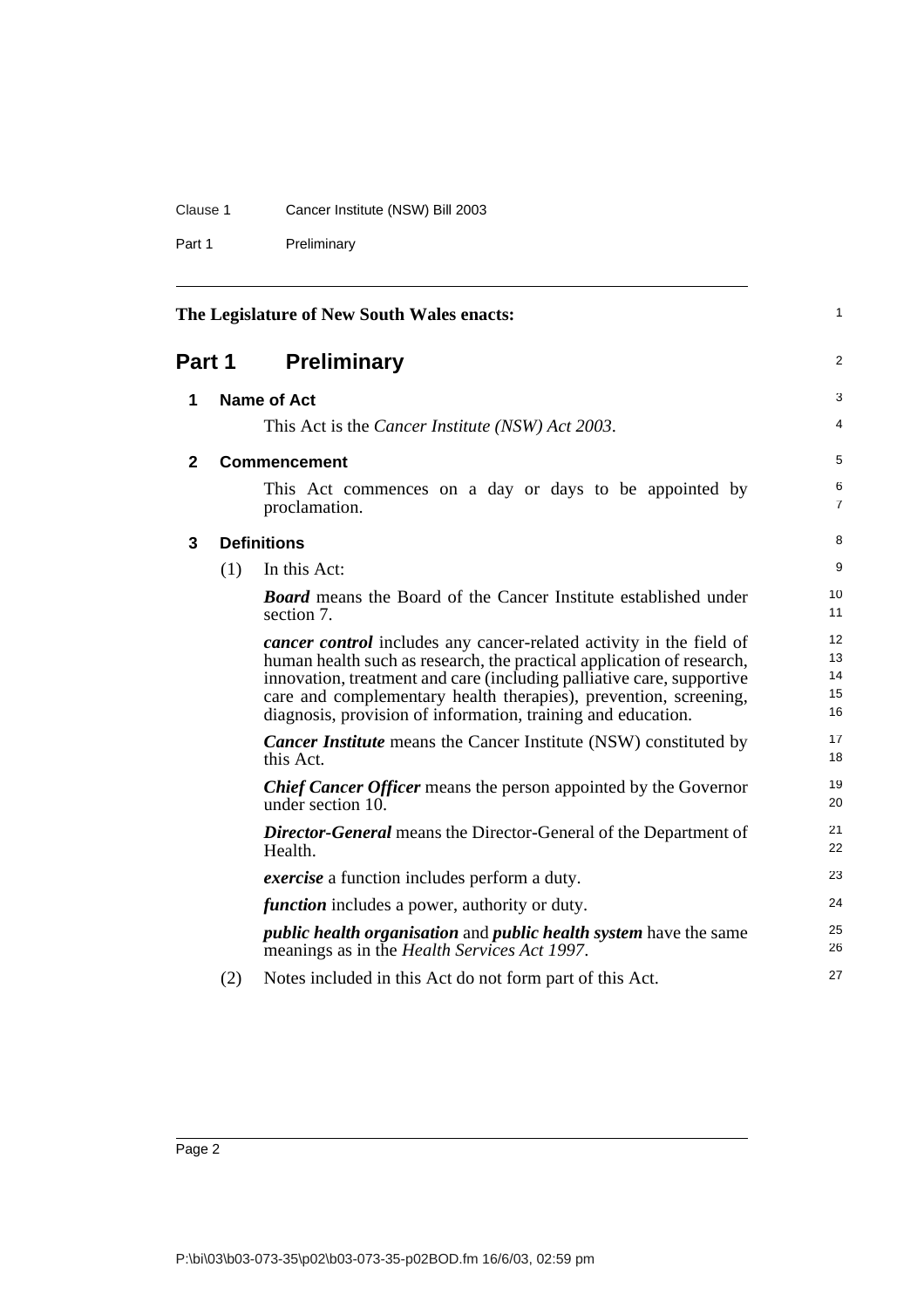| Cancer Institute (NSW) Bill 2003 | Clause 4 |
|----------------------------------|----------|
| Cancer Institute (NSW)           | Part 2   |

<span id="page-8-3"></span><span id="page-8-2"></span><span id="page-8-1"></span><span id="page-8-0"></span>

| <b>Cancer Institute (NSW)</b><br>Part 2 |     |     | $\mathbf{1}$                                                                                                                                                                                                                                                             |                            |
|-----------------------------------------|-----|-----|--------------------------------------------------------------------------------------------------------------------------------------------------------------------------------------------------------------------------------------------------------------------------|----------------------------|
| 4                                       |     |     | <b>Constitution of Cancer Institute</b>                                                                                                                                                                                                                                  | 2                          |
|                                         | (1) |     | There is constituted by this Act a corporation with the corporate<br>name of the Cancer Institute (NSW).                                                                                                                                                                 | 3<br>4                     |
|                                         | (2) |     | The Cancer Institute is not and does not represent the Crown.                                                                                                                                                                                                            | 5                          |
| 5                                       |     |     | <b>Objectives of Cancer Institute</b>                                                                                                                                                                                                                                    | 6                          |
|                                         |     |     | The objectives of the Cancer Institute are as follows:                                                                                                                                                                                                                   | $\overline{7}$             |
|                                         |     | (a) | to increase the survival rate for cancer patients,                                                                                                                                                                                                                       | 8                          |
|                                         |     | (b) | to reduce the incidence of cancer in the community,                                                                                                                                                                                                                      | 9                          |
|                                         |     | (c) | to improve the quality of life of cancer patients and their<br>carers.                                                                                                                                                                                                   | 10<br>11                   |
|                                         |     | (d) | to operate as a source of expertise on cancer control for the                                                                                                                                                                                                            | 12                         |
|                                         |     |     | government, health service providers, medical researchers<br>and the general community.                                                                                                                                                                                  | 13<br>14                   |
| 6                                       |     |     | <b>Guiding principles</b>                                                                                                                                                                                                                                                | 15                         |
|                                         |     |     | In exercising its functions under this Act, the Cancer Institute is to<br>have regard to the following principles:                                                                                                                                                       | 16<br>17                   |
|                                         |     | (a) | effective cancer control requires partnership between the<br>public sector, the private sector and the general community,                                                                                                                                                | 18<br>19                   |
|                                         |     | (b) | resources available for cancer control should be applied so as<br>to maximise the benefit of those resources to the greatest<br>number of people in the most expeditious, efficient and<br>effective manner,                                                             | 20<br>21<br>22<br>23       |
|                                         |     | (c) | there should be an equitable, evidence-based, seamless,<br>patient-centred approach to the care and treatment of cancer<br>patients,                                                                                                                                     | 24<br>25<br>26             |
|                                         |     | (d) | there should be timely, high quality, co-ordinated and mutli-<br>disciplinary care available for all cancer patients, with a focus<br>on improving accessibility irrespective of geographic<br>location, including appropriate networking of cancer-related<br>services, | 27<br>28<br>29<br>30<br>31 |
|                                         |     | (e) | there should be specific accountability for public funds<br>applied by the Cancer Institute to new cancer control<br>activities,                                                                                                                                         | 32<br>33<br>34             |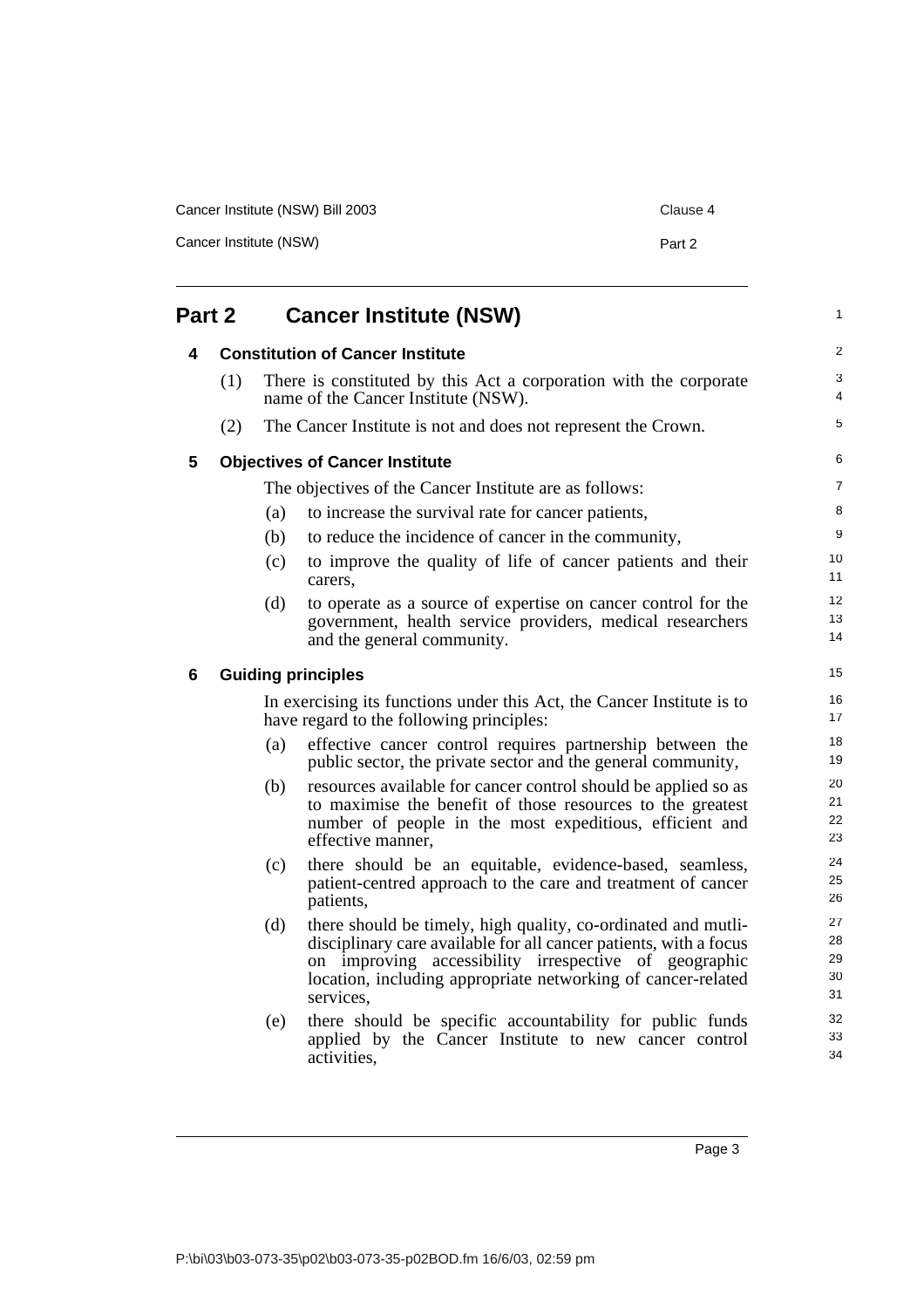### Clause 6 Cancer Institute (NSW) Bill 2003

Part 2 Cancer Institute (NSW)

| (f) | there should be co-operation between State and national<br>bodies engaged in cancer control,                                                                              | $\overline{2}$           |
|-----|---------------------------------------------------------------------------------------------------------------------------------------------------------------------------|--------------------------|
| (g) | links between cancer control bodies in New South Wales and<br>relevant bodies operating or located interstate or overseas<br>should be developed or enhanced,             | 3<br>$\overline{4}$<br>5 |
| (h) | up to date information about cancer control (including cancer-<br>related philanthropic activities) should be publicly available<br>and easily accessible,                | 6<br>7<br>8              |
| (i) | cancer-related research activities should be developed in a<br>manner that maximises gains and builds optimal research<br>depth in a number of key research institutions. | 9<br>10<br>11            |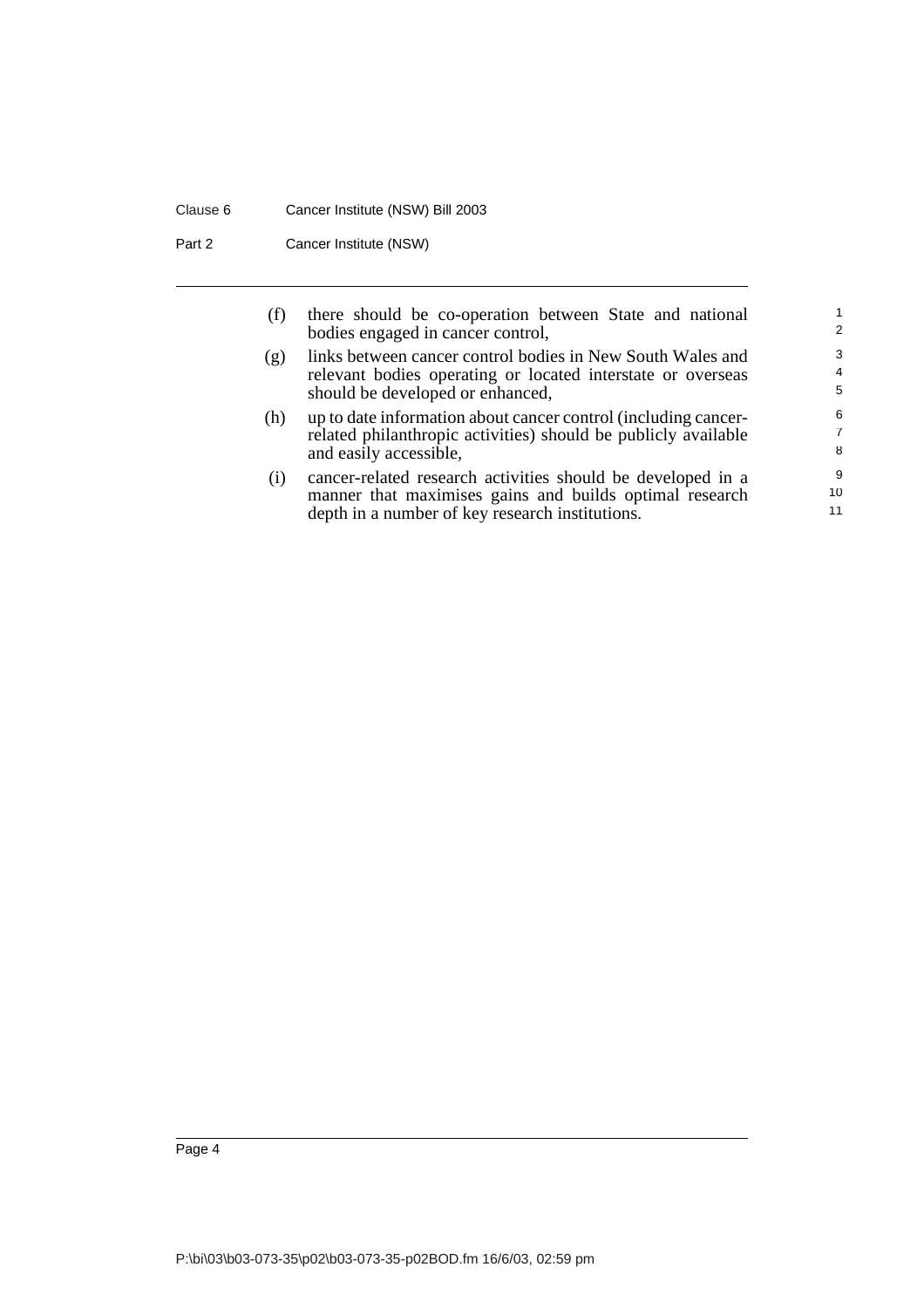| Cancer Institute (NSW) Bill 2003         | Clause 7 |
|------------------------------------------|----------|
| Management and staff of Cancer Institute | Part 3   |

<span id="page-10-3"></span><span id="page-10-2"></span><span id="page-10-1"></span><span id="page-10-0"></span>

| Part 3 |     | <b>Management and staff of Cancer Institute</b> |                                                                                                                                                                                                 | $\mathbf{1}$             |
|--------|-----|-------------------------------------------------|-------------------------------------------------------------------------------------------------------------------------------------------------------------------------------------------------|--------------------------|
| 7      |     |                                                 | <b>Board of Cancer Institute</b>                                                                                                                                                                | 2                        |
|        | (1) |                                                 | There is established by this section a Board of the Cancer Institute.                                                                                                                           | 3                        |
|        | (2) |                                                 | The affairs of the Cancer Institute are to be governed by the Board.                                                                                                                            | 4                        |
|        | (3) |                                                 | Any act, matter or thing done in the name of, or on behalf of, the<br>Cancer Institute by the Board, or with the authority of the Board, is<br>taken to have been done by the Cancer Institute. | 5<br>6<br>$\overline{7}$ |
|        | (4) |                                                 | The Board is subject to the control and direction of the Minister,<br>except in relation to a report or recommendation made by the Board<br>to the Minister.                                    | 8<br>9<br>10             |
| 8      |     |                                                 | <b>Membership of Board</b>                                                                                                                                                                      | 11                       |
|        | (1) |                                                 | The Board is to consist of:                                                                                                                                                                     | 12                       |
|        |     | (a)                                             | at least 7, but not more than 10, persons appointed by the<br>Minister, and                                                                                                                     | 13<br>14                 |
|        |     | (b)                                             | the Chief Cancer Officer.                                                                                                                                                                       | 15                       |
|        | (2) |                                                 | Schedule 1 has effect with respect to the members and procedure of<br>the Board.                                                                                                                | 16<br>17                 |
| 9      |     | <b>Committees</b>                               |                                                                                                                                                                                                 | 18                       |
|        | (1) |                                                 | The Board is to establish the following committees:                                                                                                                                             | 19                       |
|        |     | (a)                                             | an Ethics Committee,                                                                                                                                                                            | 20                       |
|        |     | (b)                                             | a Clinical Services Advisory Committee,                                                                                                                                                         | 21                       |
|        |     | (c)                                             | a Research Advisory Committee,                                                                                                                                                                  | 22                       |
|        |     | (d)                                             | a Quality and Clinical Effectiveness Advisory Committee,                                                                                                                                        | 23                       |
|        |     | (e)                                             | such other committees as the Board considers appropriate to<br>provide advice and assistance to the Board in carrying out its<br>functions.                                                     | 24<br>25<br>26           |
|        | (2) |                                                 | Each such committee has the function of providing advice, in its<br>respective area of expertise, to the Board on:                                                                              | 27<br>28                 |
|        |     | (a)                                             | the priorities of the Cancer Institute in achieving its<br>objectives, and                                                                                                                      | 29<br>30                 |
|        |     | (b)                                             | such other matters as the Board from time to time requests.                                                                                                                                     | 31                       |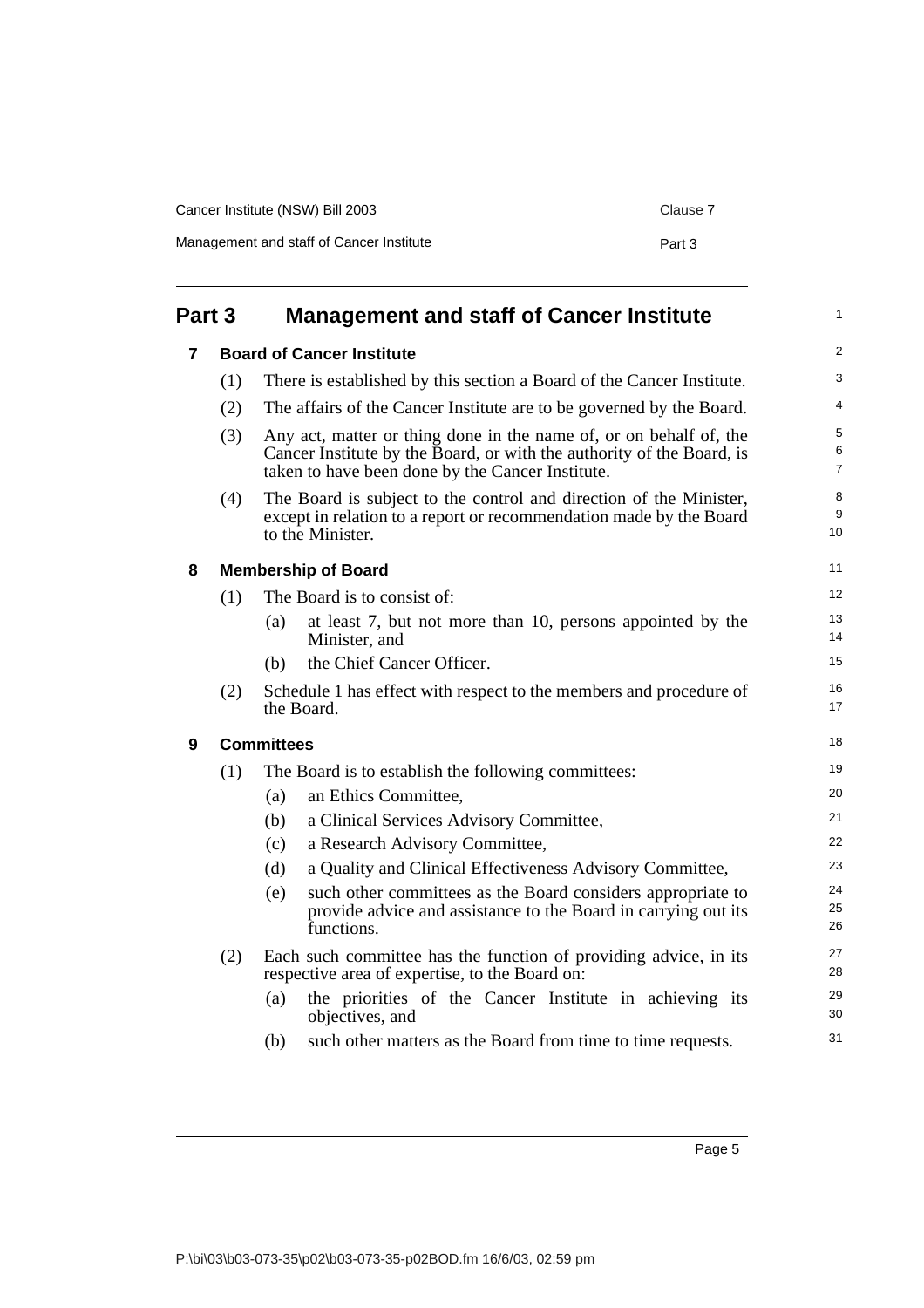### Clause 10 Cancer Institute (NSW) Bill 2003

Part 3 Management and staff of Cancer Institute

<span id="page-11-0"></span>

|    | (3) | A committee of the Board is to consist of such persons (including<br>health care professionals) with relevant expertise in the area in<br>respect of which the committee is established.                                                                                                                                                     | $\mathbf{1}$<br>$\overline{2}$<br>3 |
|----|-----|----------------------------------------------------------------------------------------------------------------------------------------------------------------------------------------------------------------------------------------------------------------------------------------------------------------------------------------------|-------------------------------------|
|    | (4) | It does not matter that some or all of the members of a committee of<br>the Board are not members of the Board.                                                                                                                                                                                                                              | 4<br>5                              |
| 10 |     | <b>Chief Cancer Officer</b>                                                                                                                                                                                                                                                                                                                  | 6                                   |
|    | (1) | The Governor may appoint a Chief Cancer Officer. Chapter 2 of the<br>Public Sector Employment and Management Act 2002 does not<br>apply to or in respect of the Chief Cancer Officer.                                                                                                                                                        | $\overline{7}$<br>8<br>9            |
|    | (2) | Subject to this Act, the Chief Cancer Officer holds office for such<br>period (not exceeding 5 years) as is specified in his or her instrument<br>of appointment.                                                                                                                                                                            | 10<br>11<br>12 <sup>2</sup>         |
|    | (3) | The Chief Cancer Officer is the chief executive officer of the Cancer<br>Institute.                                                                                                                                                                                                                                                          | 13<br>14                            |
|    | (4) | The Chief Cancer Officer:                                                                                                                                                                                                                                                                                                                    | 15                                  |
|    |     | is responsible for the management of the affairs of the Cancer<br>(a)<br>Institute, subject to and in accordance with any directions of<br>the Board, and                                                                                                                                                                                    | 16<br>17<br>18                      |
|    |     | has and may exercise such other functions as are conferred or<br>(b)<br>imposed on the Chief Cancer Officer by or under this or any<br>other Act.                                                                                                                                                                                            | 19<br>20<br>21                      |
|    | (5) | The Chief Cancer Officer is taken, while holding that office, to be a<br>member of staff of the Cancer Institute. However, nothing in this<br>section enables the Cancer Institute to remove the Chief Cancer<br>Officer from office.                                                                                                        | 22<br>23<br>24<br>25                |
|    | (6) | Without limiting the operation of section 11 $(2)$ , the conditions<br>(including remuneration) of the Chief Cancer Officer are, subject to<br>the provisions of the instrument of appointment or any subsequent<br>instrument executed by the Governor, to be determined in<br>accordance with section 115 of the Health Services Act 1997. | 26<br>27<br>28<br>29<br>30          |
|    | (7) | The Chief Cancer Officer ceases to hold office if the Chief Cancer<br>Officer:                                                                                                                                                                                                                                                               | 31<br>32                            |
|    |     | resigns the office by instrument in writing addressed to the<br>(a)<br>Governor, or                                                                                                                                                                                                                                                          | 33<br>34                            |
|    |     | is removed from office by the Governor under subsection (8).<br>(b)                                                                                                                                                                                                                                                                          | 35                                  |
|    | (8) | The Governor may remove the Chief Cancer Officer from office at<br>any time for any or no reason and without notice.                                                                                                                                                                                                                         | 36<br>37                            |
|    |     |                                                                                                                                                                                                                                                                                                                                              |                                     |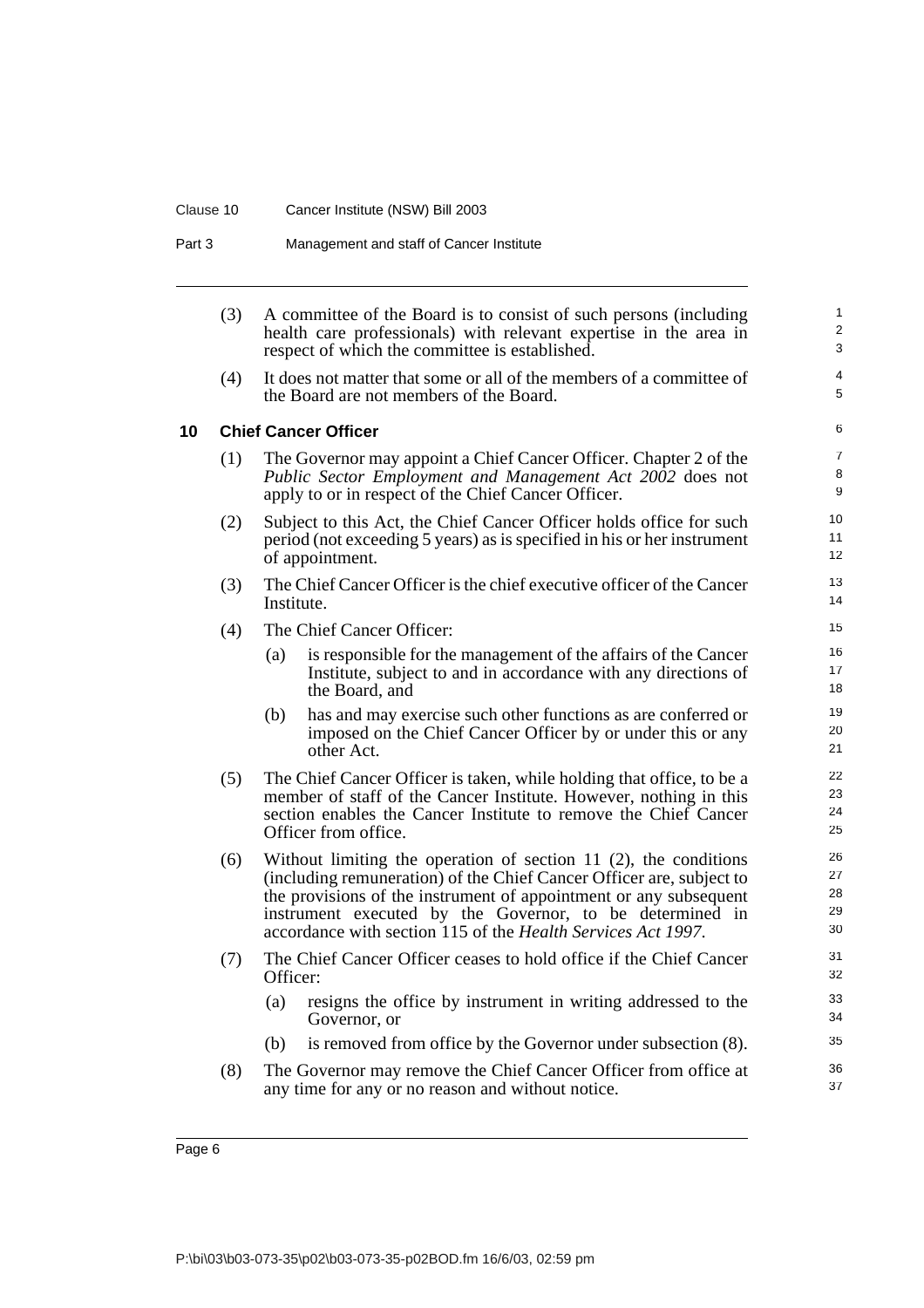| Cancer Institute (NSW) Bill 2003         | Clause 11 |
|------------------------------------------|-----------|
| Management and staff of Cancer Institute | Part 3    |

### <span id="page-12-0"></span>**11 Staff of Cancer Institute**

- (1) The Cancer Institute may employ such staff as may be necessary for the purpose of exercising its functions. Chapter 2 of the *Public Sector Employment and Management Act 2002* does not apply to or in respect of any such staff.
- (2) Part 1 of Chapter 9 of the *Health Services Act 1997* applies to and in respect of the staff of the Cancer Institute as if those persons were employees in the NSW Health Service.
- (3) The Cancer Institute may arrange for the use of the services of any staff (by secondment or otherwise) or facilities of a government department or public authority. For the purposes of this Act, a person whose services are made use of under this subsection is a member of staff of the Cancer Institute.
- (4) The Cancer Institute may engage consultants for the purposes of getting expert advice.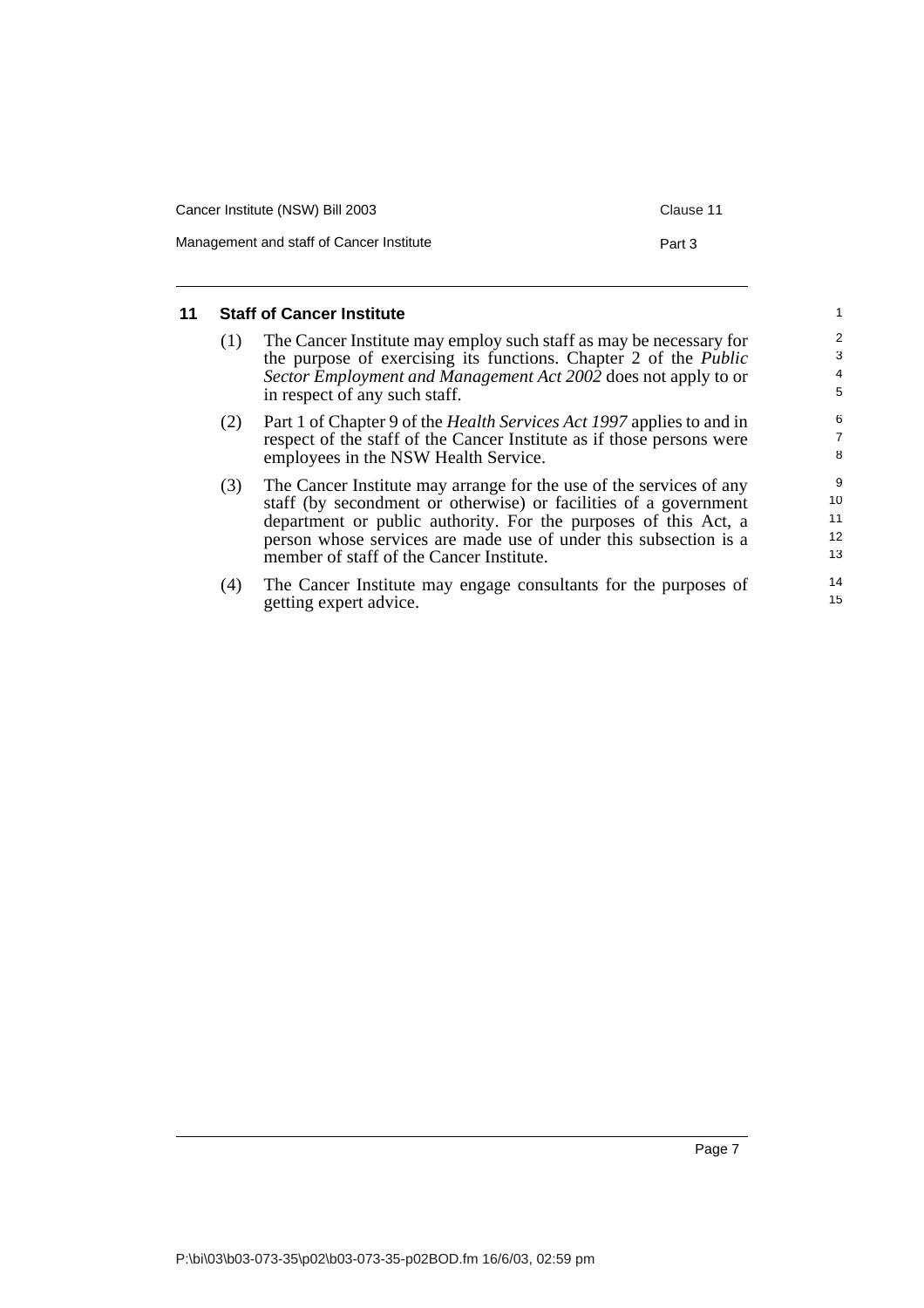#### Clause 12 Cancer Institute (NSW) Bill 2003

Part 4 **Functions of Cancer Institute** 

### <span id="page-13-0"></span>**Part 4 Functions of Cancer Institute**

#### <span id="page-13-1"></span>**12 General functions of Cancer Institute**

- (1) The Cancer Institute may do and perform all acts and things that are necessary or convenient for giving effect to its objectives.
- (2) Without limiting subsection (1), the Cancer Institute has the following functions:
	- (a) to undertake, commission or sponsor cancer-related research and development,

1

- (b) to facilitate collaboration and co-operation between bodies involved in cancer-related research and development and in doing so, to establish a publicly available register of such bodies,
- (c) to provide a system that facilitates expeditious ethical approval for multi-centre clinical trials and other cancerrelated research,
- (d) to foster and support best practice in, and an evidence-based approach to, cancer control, including participating in the development, evaluation, recommendation or endorsement of guidelines, protocols and practices for cancer control,
- (e) to accredit programs relating to cancer control, including prevention and screening programs,
- (f) to review, monitor, evaluate and recommend improvements to cancer-related programs and proposed initiatives in the public health system in relation to cancer control,
- (g) to facilitate improvements in the effectiveness of cancer control and to develop or endorse strategies to achieve such improvements,
- (h) to review, develop or commission innovative programs for cancer control,
- (i) to develop, in conjunction with the Department of Health and public health organisations, a State Cancer Plan by 30 June 2004 for consideration by the Minister for Health and, in conjunction with the Department of Health and public health organisations, to review and recommend changes (if any) to the Plan for consideration by the Minister for Health at least every 2 years after that date (or within such other period as may be determined by the Minister for Health),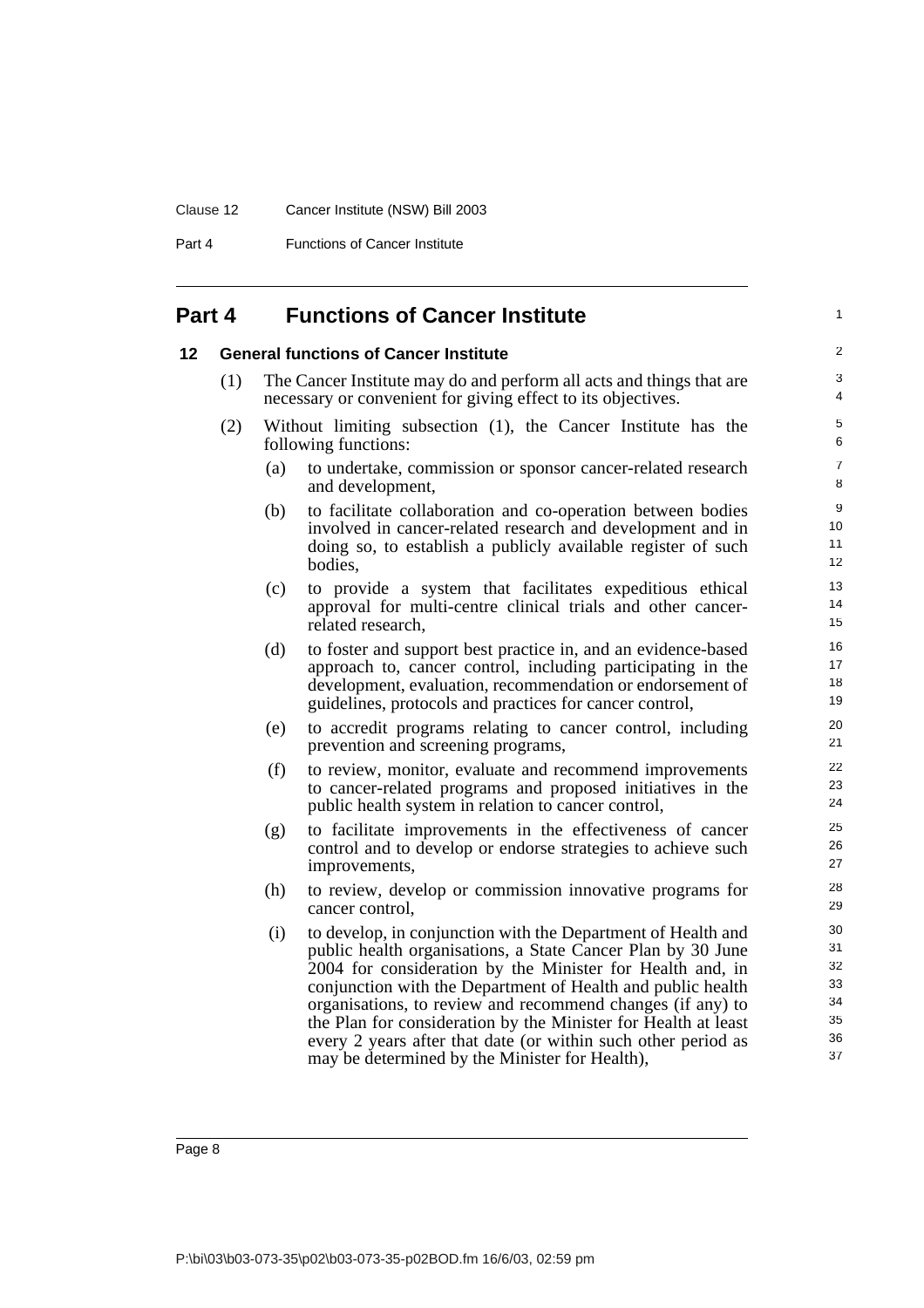Functions of Cancer Institute

|--|--|--|--|--|

<span id="page-14-0"></span>

|    |     | (i) | to advise and make recommendations to the Minister on the<br>manner in which that portion of the money appropriated from<br>the Consolidated Fund in any financial year to the Minister for<br>Health, and which the Minister for Health has specifically<br>designated to be administered by the Cancer Institute, is to be<br>expended, | $\mathbf{1}$<br>$\overline{2}$<br>$\ensuremath{\mathsf{3}}$<br>4<br>5<br>6 |
|----|-----|-----|-------------------------------------------------------------------------------------------------------------------------------------------------------------------------------------------------------------------------------------------------------------------------------------------------------------------------------------------|----------------------------------------------------------------------------|
|    |     | (k) | to advise the Minister and the Director-General on such<br>matters in relation to cancer control as may be required by the<br>Minister or the Director-General from time to time,                                                                                                                                                         | $\overline{7}$<br>8<br>9                                                   |
|    |     | (1) | to undertake the assessment of any cancer control service or<br>program in the public health system as may be required by the<br>Minister for Health or the Director-General from time to time<br>and to report to the Minister for Health or the Director-<br>General on the outcome of that assessment,                                 | 10<br>11<br>12 <sup>2</sup><br>13<br>14                                    |
|    |     | (m) | to investigate, evaluate and advise on complementary<br>therapies in the care and treatment of cancer patients, having<br>regard to their clinical effectiveness, safety and effect on<br>quality of life,                                                                                                                                | 15<br>16<br>17<br>18                                                       |
|    |     | (n) | to obtain, collate, maintain and analyse information relating to<br>cancer control.                                                                                                                                                                                                                                                       | 19<br>20                                                                   |
|    |     | (0) | to disseminate information and advice about cancer control,                                                                                                                                                                                                                                                                               | 21                                                                         |
|    |     | (p) | to provide training and education relevant to cancer control,                                                                                                                                                                                                                                                                             | 22                                                                         |
|    |     | (q) | to consult, collaborate and co-operate with public health<br>organisations, consumers, health professionals, government<br>agencies, non-government organisations and other persons or<br>bodies involved in cancer control,                                                                                                              | 23<br>24<br>25<br>26                                                       |
|    |     | (r) | to engage in fund raising activities for cancer-related purposes<br>and to establish a publicly available register of the bodies that<br>conduct any such fund raising activities,                                                                                                                                                        | 27<br>28<br>29                                                             |
|    |     | (s) | to exercise such other functions in relation to cancer control<br>as may be prescribed by the regulations.                                                                                                                                                                                                                                | 30<br>31                                                                   |
|    | (3) |     | The Cancer Institute has such other functions as are conferred or<br>imposed on it by or under this or any other Act or law.                                                                                                                                                                                                              | 32<br>33                                                                   |
| 13 |     |     | <b>Collection of cancer control information</b>                                                                                                                                                                                                                                                                                           | 34                                                                         |
|    | (1) |     | The Cancer Institute may request any person or body to provide the<br>Cancer Institute with any information about cancer control that is<br>held by the person or body.                                                                                                                                                                   | 35<br>36<br>37                                                             |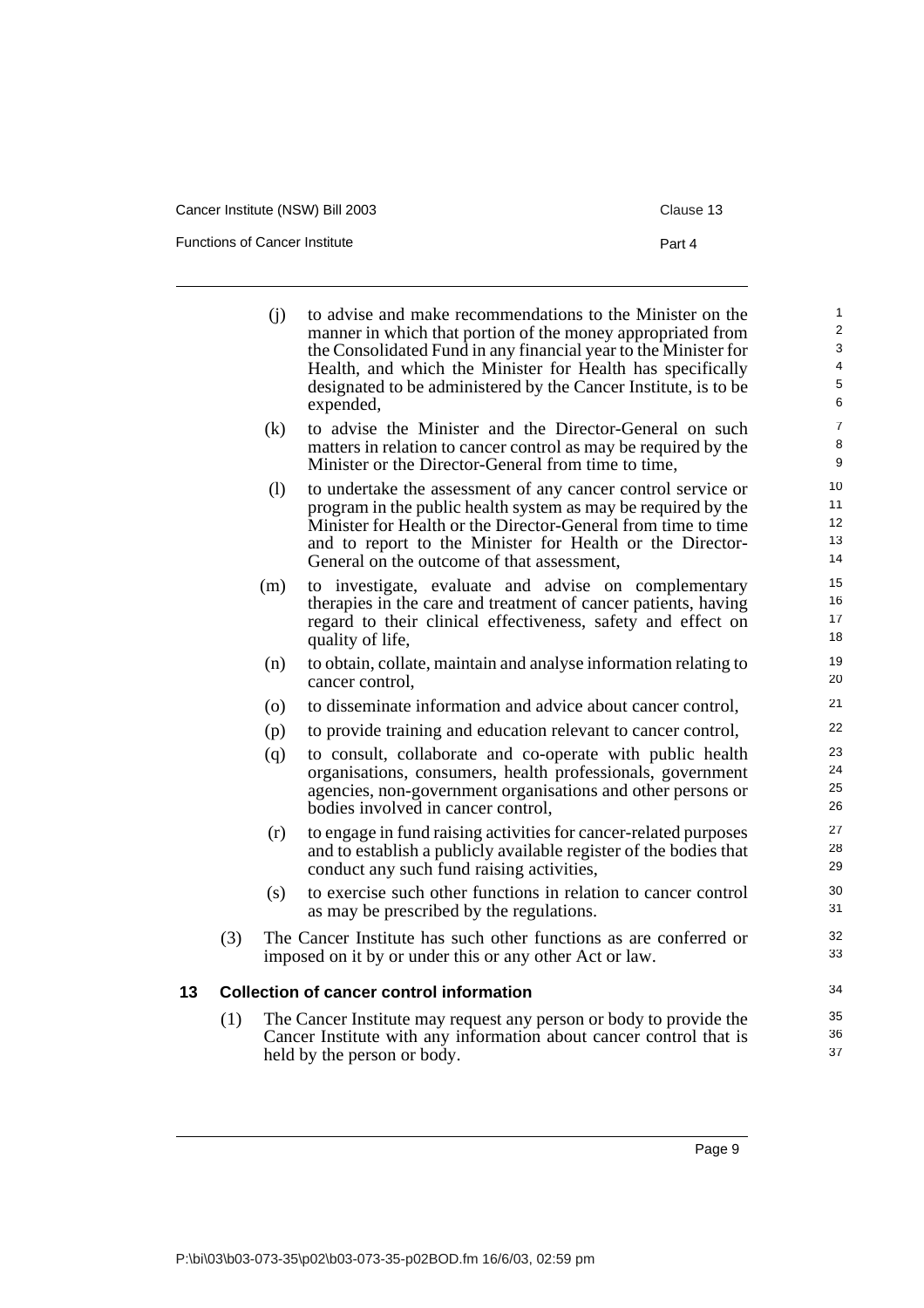#### Clause 14 Cancer Institute (NSW) Bill 2003

Part 4 **Functions of Cancer Institute** 

| (2) | If any such request is made with respect to the Department of Health  |
|-----|-----------------------------------------------------------------------|
|     | or a public health organisation, the request must be complied with if |
|     | the Director-General consents to the provision of the information     |
|     | concerned.                                                            |

22

35

#### <span id="page-15-0"></span>**14 Report on activities of Cancer Institute**

| (1) | The Cancer Institute is required to report to the Minister within 4  |
|-----|----------------------------------------------------------------------|
|     | months after the end of each financial year on the activities of the |
|     | Cancer Institute for the previous financial year.                    |

- (2) The first such report is required to be provided in respect of the financial year ending 30 June 2004.
- (3) A report under this section is to include the following information in respect of the financial year to which the report relates:
	- (a) the outcomes achieved from the initiatives of the Cancer Institute,
	- (b) details about the trends in the incidence of cancer and the mortality and survival rates for cancer in New South Wales,
	- (c) an overview of cancer-related research and philanthropic activities in New South Wales.
- (4) The Minister is to cause each report provided under this section to be tabled in both Houses of Parliament within one month after receiving it.

### <span id="page-15-1"></span>**15 Powers in relation to property**

(1) The Cancer Institute may: (a) acquire land (including an interest in land), for the purpose of the exercise of its functions, by agreement or by compulsory process in accordance with the *Land Acquisition (Just Terms Compensation) Act 1991*, and (b) acquire any other property for the purpose of the exercise of its functions, and (c) sell, lease, mortgage or otherwise dispose of land or any other property. (2) However, the Cancer Institute must not: (a) acquire land by any means, or 23 24 25 26 27 28 29 30 31 32 33 34

(b) dispose of land by sale, lease, mortgage or otherwise,

except with the approval of the Minister.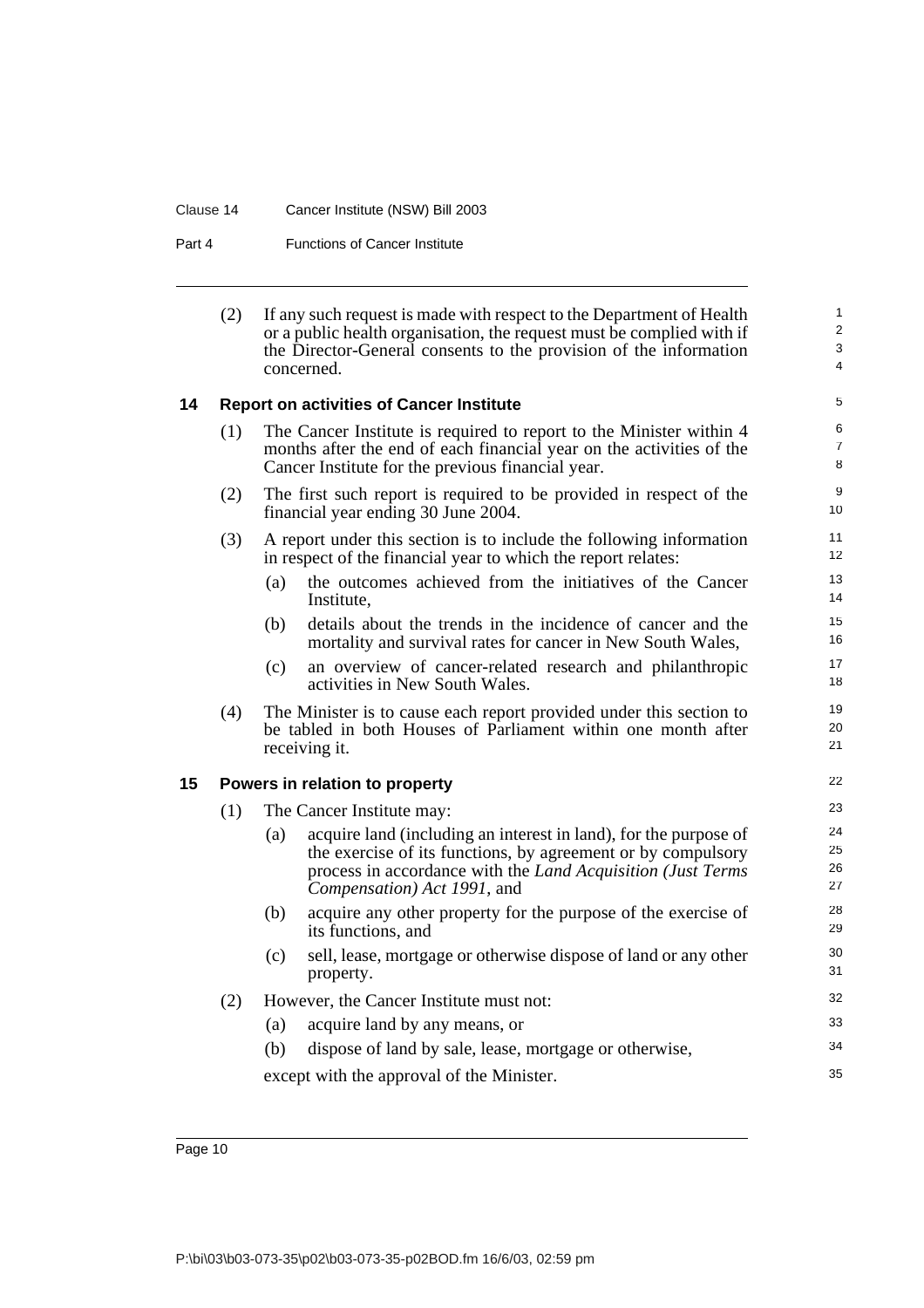|  | Cancer Institute (NSW) Bill 2003 |  |
|--|----------------------------------|--|
|--|----------------------------------|--|

Functions of Cancer Institute Part 4

<span id="page-16-0"></span>

|    | (3) |     | The Cancer Institute may request the Minister to give approval to<br>(and the Minister may approve) a disposition or dedication of land<br>or a use of land, being a disposition, dedication or use:                                                                                                                                                                                                                              | $\mathbf{1}$<br>$\overline{2}$<br>3 |
|----|-----|-----|-----------------------------------------------------------------------------------------------------------------------------------------------------------------------------------------------------------------------------------------------------------------------------------------------------------------------------------------------------------------------------------------------------------------------------------|-------------------------------------|
|    |     | (a) | that is contrary to a provision of, or a trust arising under, the<br>Crown grant of that land, or                                                                                                                                                                                                                                                                                                                                 | 4<br>5                              |
|    |     | (b) | that, if this section had not been enacted, may make the land<br>liable to be forfeited to the Crown.                                                                                                                                                                                                                                                                                                                             | 6<br>$\overline{7}$                 |
|    | (4) |     | If the Minister has given an approval under this section to a<br>disposition or dedication of land, or to a use of land, neither the<br>disposition or dedication of the land (or its subsequent use) nor the<br>use of the land:                                                                                                                                                                                                 | 8<br>9<br>10<br>11                  |
|    |     | (a) | is to be regarded as a breach of any provision of, or any trust<br>arising under, the Crown grant of that land, or                                                                                                                                                                                                                                                                                                                | 12<br>13                            |
|    |     | (b) | is to make the land liable to be forfeited to the Crown.                                                                                                                                                                                                                                                                                                                                                                          | 14                                  |
| 16 |     |     | Power to accept gifts, devises or bequests                                                                                                                                                                                                                                                                                                                                                                                        | 15                                  |
|    | (1) |     | The Cancer Institute has power to acquire by gift, devise or bequest<br>any property for the purposes of this Act and to agree to, and carry<br>out, the conditions (if any) of the gift, devise or bequest.                                                                                                                                                                                                                      | 16<br>17<br>18                      |
|    | (2) |     | The rule of law against remoteness of vesting does not apply to any<br>condition of a gift, devise or bequest to which the Cancer Institute<br>has agreed.                                                                                                                                                                                                                                                                        | 19<br>20<br>21                      |
|    | (3) |     | If the Cancer Institute accepts a gift or bequest of securities which<br>are comprised of debentures, debenture stock, preference or<br>ordinary stock or preference or ordinary shares, of a company under<br>the Corporations Act 2001 of the Commonwealth, and the securities<br>are not subject to any liability for calls or other payments other than<br>a call or calls within a limited period, the Cancer Institute may: | 22<br>23<br>24<br>25<br>26<br>27    |
|    |     | (a) | retain the securities, and                                                                                                                                                                                                                                                                                                                                                                                                        | 28                                  |
|    |     | (b) | pay any calls or other payment in respect of the securities, and                                                                                                                                                                                                                                                                                                                                                                  | 29                                  |
|    |     | (c) | exercise any rights to participate in an issue of securities<br>accruing to the Cancer Institute as the holder of the securities<br>retained.                                                                                                                                                                                                                                                                                     | 30<br>31<br>32                      |
|    | (4) |     | The Duties Act 1997 does not apply to or in respect of any gift to, or<br>bequest or devise in favour of, the Cancer Institute.                                                                                                                                                                                                                                                                                                   | 33<br>34                            |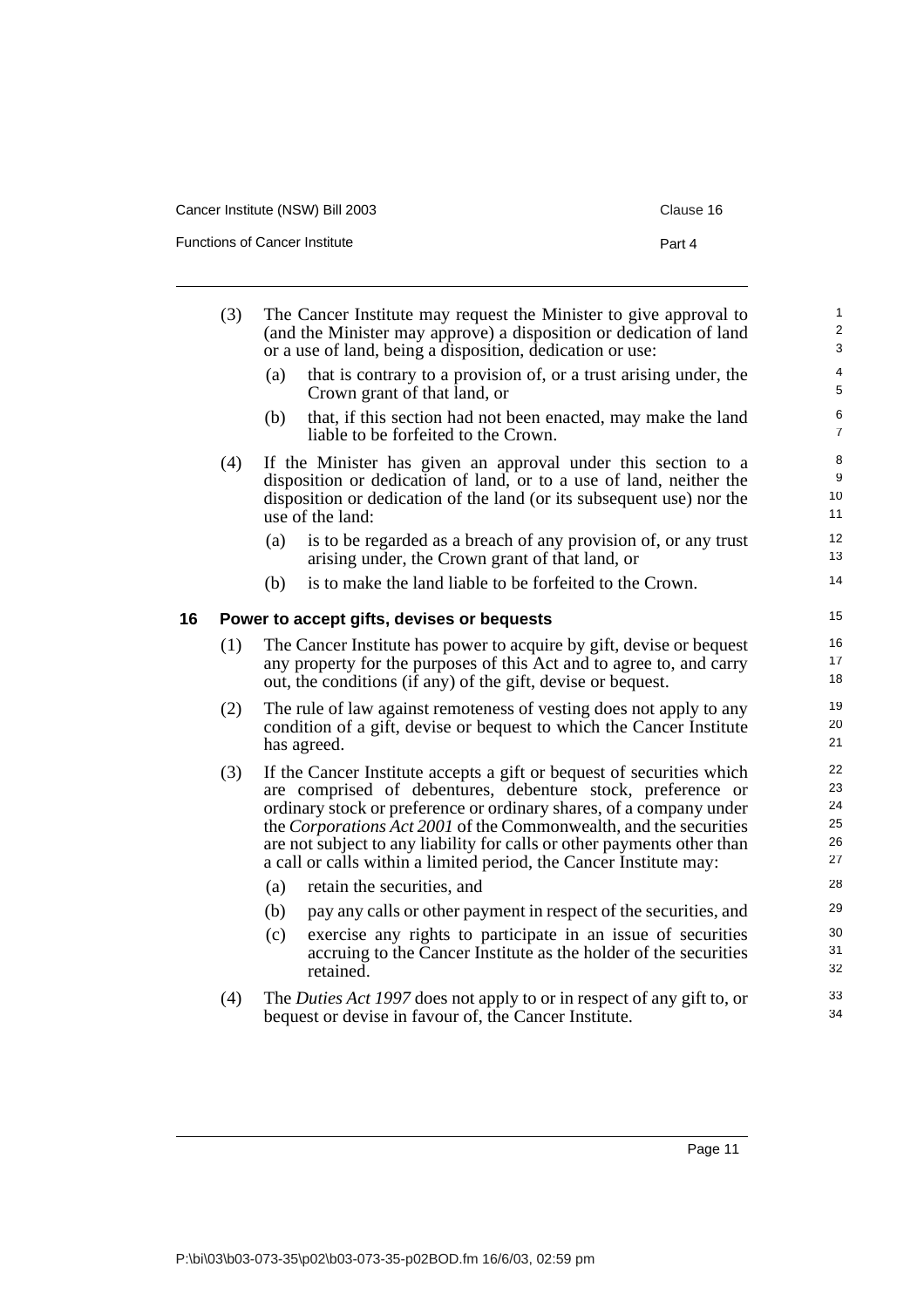#### Clause 17 Cancer Institute (NSW) Bill 2003

Part 4 **Functions of Cancer Institute** 

#### <span id="page-17-2"></span><span id="page-17-1"></span><span id="page-17-0"></span>**17 Contracts of Cancer Institute** (1) The Cancer Institute may make and enter into contracts or agreements with any person for the performance of services, or for the supply of any goods, by that person with respect to the exercise by the Cancer Institute of its functions. (2) Any contract or agreement under this section is taken, for the purposes of the *Constitution Act 1902*, to be a contract or agreement for or on account of the Public Service of New South Wales. **18 Investments** (1) The Cancer Institute may invest money held by it: (a) in such manner as may be authorised by the *Public Authorities (Financial Arrangements) Act 1987*, or (b) if that Act does not confer power to invest money so held, in any manner authorised for the time being for the investment of trust funds and in any other manner approved by the Minister with the concurrence of the Treasurer. (2) The Cancer Institute may at any time dispose of any of its investments and apply the proceeds for the purpose of exercising its functions. (3) This section is, in relation to the investment of any funds, subject to the terms of any trust applying to those funds. **19 By-laws** (1) The Cancer Institute may, with the approval of the Minister, make by-laws, not inconsistent with this Act or the regulations, for or with respect to the following: (a) the keeping of records concerning the acts, decisions and proceedings of the Board, (b) the procedure for the calling of meetings of the Board and for the conduct of business at those meetings, (c) the appointment and functions of committees of the Board, (d) the custody and use of the seal of the Cancer Institute. (2) A provision of a by-law may do any one or more of the following: (a) apply generally or be limited in its application to reference to specified exceptions or factors, 1  $\overline{2}$ 3 4 5 6 7 8 9  $1<sub>0</sub>$ 11 12 13 14 15 16 17 18 19 20 21 22 23 24 25 26 27 28 29 30 31 32 33 34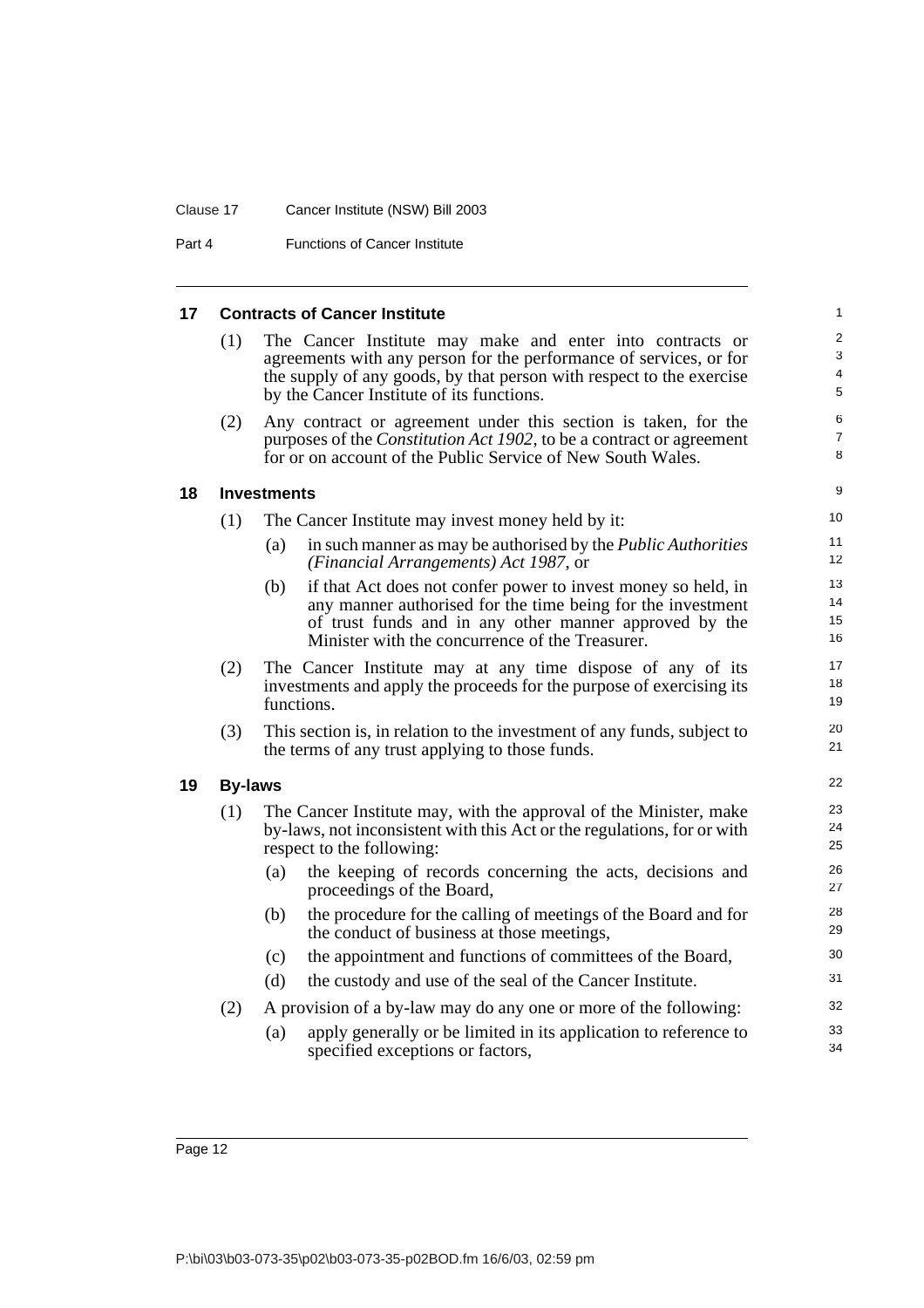| Cancer Institute (NSW) Bill 2003     | Clause 20 |
|--------------------------------------|-----------|
| <b>Functions of Cancer Institute</b> | Part 4    |

- (b) apply differently according to different factors of a specified kind,
- (c) authorise any matter or thing to be from time to time determined, applied or regulated by any specified person or body.
- (3) Judicial notice is to be taken of a by-law authenticated by the seal of the Cancer Institute or in accordance with section 23. It is to be presumed, in the absence of evidence to the contrary, that all conditions and preliminary steps precedent to the making of the bylaw have been complied with and performed.

#### <span id="page-18-0"></span>**20 Delegations by Cancer Institute**

- (1) The Cancer Institute may delegate to any member of staff of the Cancer Institute the exercise of any of its functions other than:
	- (a) this power of delegation, and
	- (b) the power to make by-laws.
- (2) The Minister may give any direction to the Cancer Institute concerning delegations under this section that the Minister thinks appropriate.
- (3) Nothing in this section authorises the Cancer Institute to delegate the whole of its functions to another person.
- (4) For the purposes of this section, the functions of the Cancer Institute include the functions of the Board.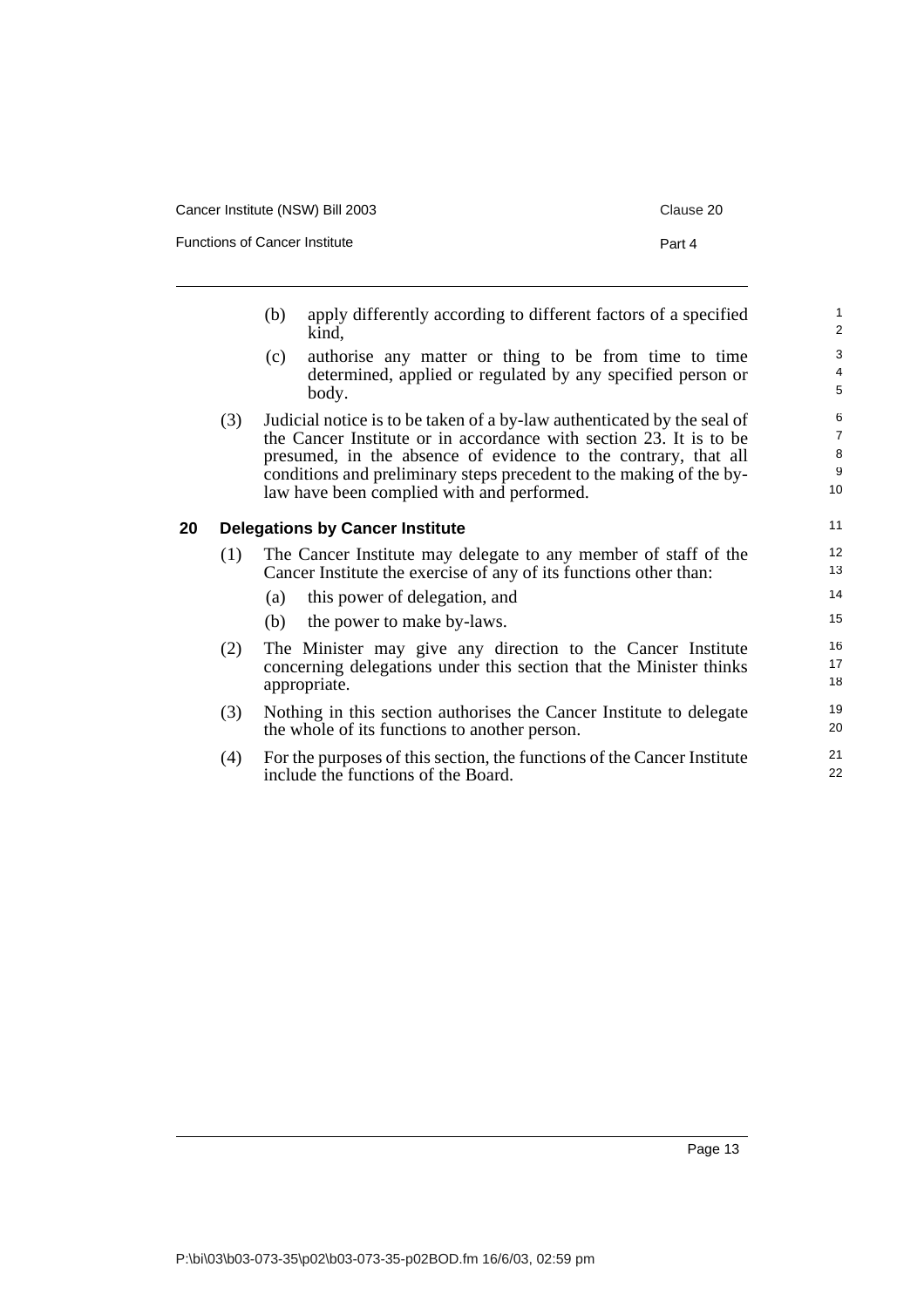### Clause 21 Cancer Institute (NSW) Bill 2003

Part 5 Miscellaneous provisions

<span id="page-19-4"></span><span id="page-19-3"></span><span id="page-19-2"></span><span id="page-19-1"></span><span id="page-19-0"></span>

| Part 5 |     | <b>Miscellaneous provisions</b>                                                                                                                                                                                                                                                                     | $\mathbf{1}$               |
|--------|-----|-----------------------------------------------------------------------------------------------------------------------------------------------------------------------------------------------------------------------------------------------------------------------------------------------------|----------------------------|
| 21     |     | Independent review of performance of Cancer Institute                                                                                                                                                                                                                                               | 2                          |
|        |     | The Minister may, from time to time, appoint an independent panel<br>of experts to review, and report to the Minister on, the performance<br>of the Cancer Institute in achieving its objectives.                                                                                                   | 3<br>4<br>5                |
| 22     |     | <b>Personal liability</b>                                                                                                                                                                                                                                                                           | 6                          |
|        |     | A matter or thing done or omitted to be done by:                                                                                                                                                                                                                                                    | 7                          |
|        |     | the Cancer Institute, or<br>(a)                                                                                                                                                                                                                                                                     | 8                          |
|        |     | (b)<br>a member of staff of the Cancer Institute, or                                                                                                                                                                                                                                                | 9                          |
|        |     | the Board or a committee of the Board, or<br>(c)                                                                                                                                                                                                                                                    | 10                         |
|        |     | (d)<br>a member of the Board, a member of a committee of the Board<br>or any person acting under the direction of the Board or a<br>committee of the Board,                                                                                                                                         | 11<br>12<br>13             |
|        |     | does not, if the matter or thing was done or omitted to be done in<br>good faith for the purposes of executing this Act, subject the<br>member or a person so acting personally to any action, liability,<br>claim or demand.                                                                       | 14<br>15<br>16<br>17       |
| 23     |     | <b>Authentication of certain documents</b>                                                                                                                                                                                                                                                          | 18                         |
|        |     | Any document requiring authentication by the Cancer Institute may<br>be sufficiently authenticated without the seal of the Cancer Institute<br>if signed by the Chief Cancer Officer or by any other member of<br>staff of the Cancer Institute authorised to do so by the Chief Cancer<br>Officer. | 19<br>20<br>21<br>22<br>23 |
| 24     |     | <b>Service of documents on Cancer Institute</b>                                                                                                                                                                                                                                                     | 24                         |
|        | (1) | A document may be served on the Cancer Institute by leaving it at,<br>or by sending it by post to:                                                                                                                                                                                                  | 25<br>26                   |
|        |     | the office of the Cancer Institute, or<br>(a)                                                                                                                                                                                                                                                       | 27                         |
|        |     | if it has more than one office, any one of its offices.<br>(b)                                                                                                                                                                                                                                      | 28                         |
|        | (2) | Nothing in subsection (1) affects the operation of any provision of a<br>law or of the rules of a court authorising a document to be served on<br>the Cancer Institute in a manner not provided for by subsection (1).                                                                              | 29<br>30<br>31             |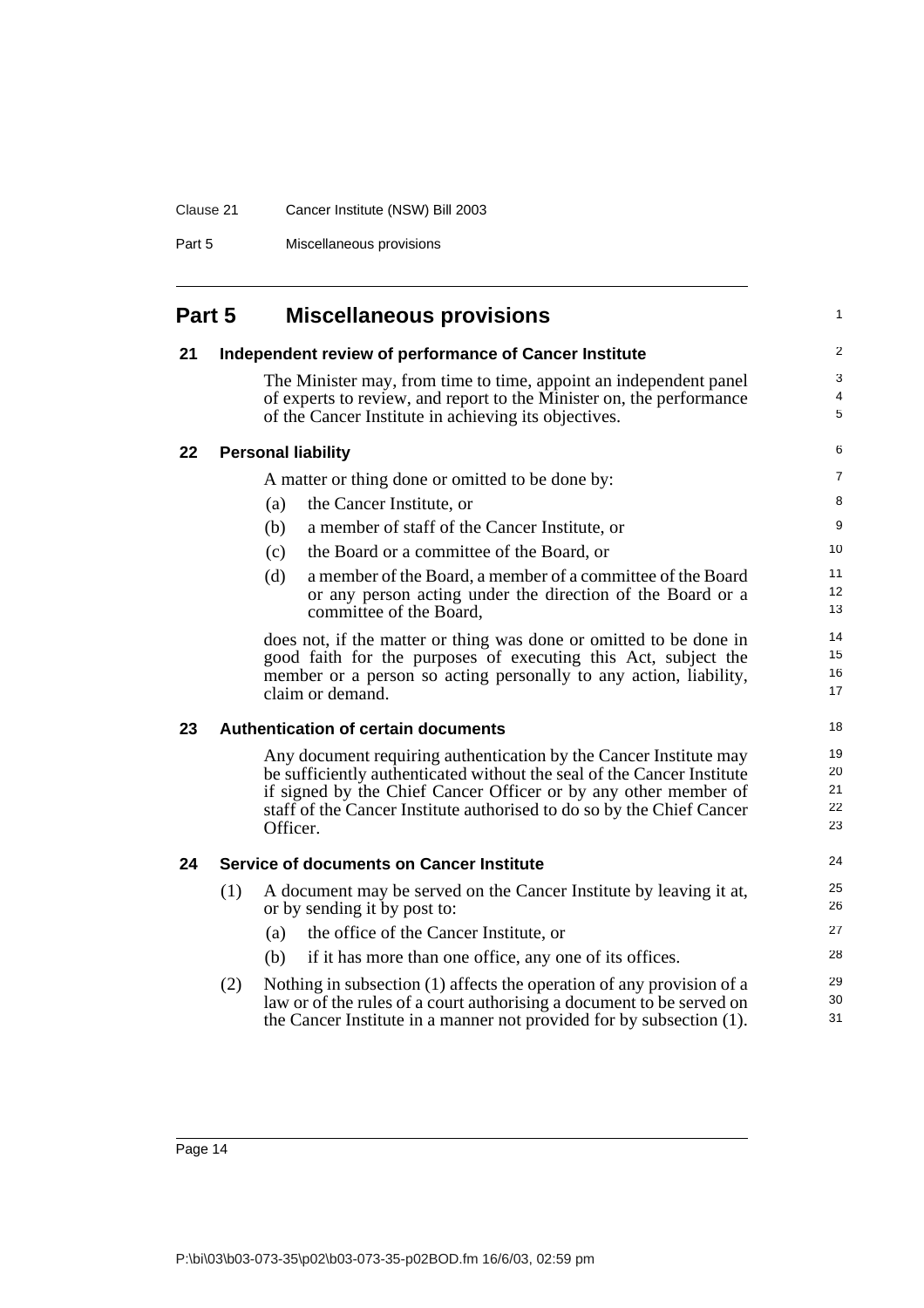| Cancer Institute (NSW) Bill 2003 | Clause 25 |
|----------------------------------|-----------|
| Miscellaneous provisions         | Part 5    |

# <span id="page-20-0"></span>**25 Regulations**

<span id="page-20-2"></span><span id="page-20-1"></span>

| 25 |     | <b>Regulations</b> |                                                                                                                                                                                                                                                                                                                                       | $\mathbf{1}$               |
|----|-----|--------------------|---------------------------------------------------------------------------------------------------------------------------------------------------------------------------------------------------------------------------------------------------------------------------------------------------------------------------------------|----------------------------|
|    | (1) |                    | The Governor may make regulations, not inconsistent with this Act,<br>for or with respect to any matter that by this Act is required or<br>permitted to be prescribed or that is necessary or convenient to be<br>prescribed for carrying out or giving effect to this Act.                                                           | 2<br>3<br>4<br>5           |
|    | (2) |                    | The regulations may contain provisions of a savings or transitional<br>nature consequent on the enactment of this Act.                                                                                                                                                                                                                | 6<br>$\overline{7}$        |
|    | (3) |                    | Any such savings or transitional provision may, if the regulations so<br>provide, take effect from the date of assent to this Act or a later date.<br>To the extent to which any such provision takes effect from a date<br>that is earlier than the date of its publication in the Gazette, the<br>provision does not operate so as: | 8<br>9<br>10<br>11<br>12   |
|    |     | (a)                | to affect, in a manner prejudicial to any person (other than the<br>State or an authority of the State), the rights of that person<br>existing before the date of its publication, or                                                                                                                                                 | 13<br>14<br>15             |
|    |     | (b)                | to impose liabilities on any person (other than the State or an<br>authority of the State) in respect of anything done or omitted<br>to be done before the date of its publication.                                                                                                                                                   | 16<br>17<br>18             |
|    | (4) |                    | In particular, the regulations under subsection (2) may make<br>provision for or in respect to the following:                                                                                                                                                                                                                         | 19<br>20                   |
|    |     | (a)                | the transfer of the assets, rights and liabilities of the New<br>South Wales Cancer Council (the Council) before the<br>registration date as referred to in Schedule 2,                                                                                                                                                               | 21<br>22<br>23             |
|    |     | (b)                | the transfer of money held in the New South Wales Cancer<br>Council Account maintained by the Council under section 9<br>of the New South Wales Cancer Council Act 1995 and the<br>winding up of that account as a consequence of the repeal of<br>that Act,                                                                          | 24<br>25<br>26<br>27<br>28 |
|    |     | (c)                | the transfer of staff of the Council to the Cancer Institute,                                                                                                                                                                                                                                                                         | 29                         |
|    |     | (d)                | any other matter that is consequential on the operation of<br>Schedule 2.                                                                                                                                                                                                                                                             | 30<br>31                   |
| 26 |     |                    | <b>Provisions relating to New South Wales Cancer Council</b>                                                                                                                                                                                                                                                                          | 32                         |
|    |     |                    | Schedule 2 has effect.                                                                                                                                                                                                                                                                                                                | 33                         |
| 27 |     |                    | Repeal of New South Wales Cancer Council Act 1995 No 43                                                                                                                                                                                                                                                                               | 34                         |
|    |     |                    | On or after the registration date referred to in Schedule 2, the<br>Governor may, by proclamation, repeal the New South Wales                                                                                                                                                                                                         | 35<br>36                   |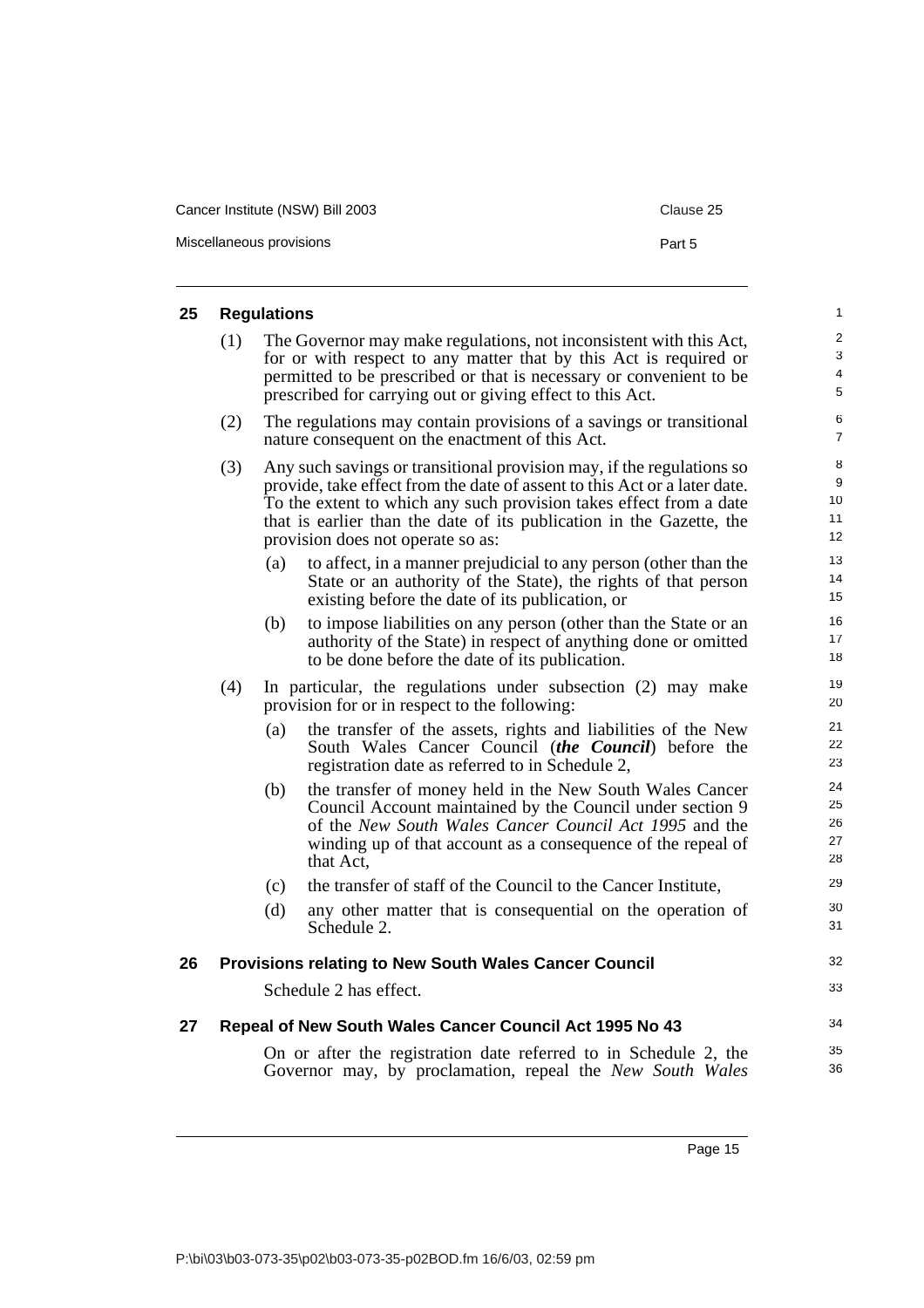## Clause 28 Cancer Institute (NSW) Bill 2003

Part 5 Miscellaneous provisions

<span id="page-21-1"></span><span id="page-21-0"></span>

|    |     | Cancer Council Act 1995 (or any specified provision or provisions<br>of that Act).                                                                                                             | 1<br>2         |
|----|-----|------------------------------------------------------------------------------------------------------------------------------------------------------------------------------------------------|----------------|
| 28 |     | Amendment of other legislation                                                                                                                                                                 | 3              |
|    |     | The Acts and Regulation specified in Schedule 3 are amended as set<br>out in that Schedule.                                                                                                    | 4<br>5         |
| 29 |     | <b>Review of Act</b>                                                                                                                                                                           | 6              |
|    | (1) | The Minister is to review this Act to determine whether the policy<br>objectives of the Act remain valid and whether the terms of the Act<br>remain appropriate for securing those objectives. | 7<br>8<br>9    |
|    | (2) | The review is to be undertaken as soon as possible after the period<br>of 3 years from the date of assent to this Act.                                                                         | 10<br>11       |
|    | (3) | A report on the outcome of the review is to be tabled in each House<br>of Parliament within 12 months after the end of the period of 3<br>years.                                               | 12<br>13<br>14 |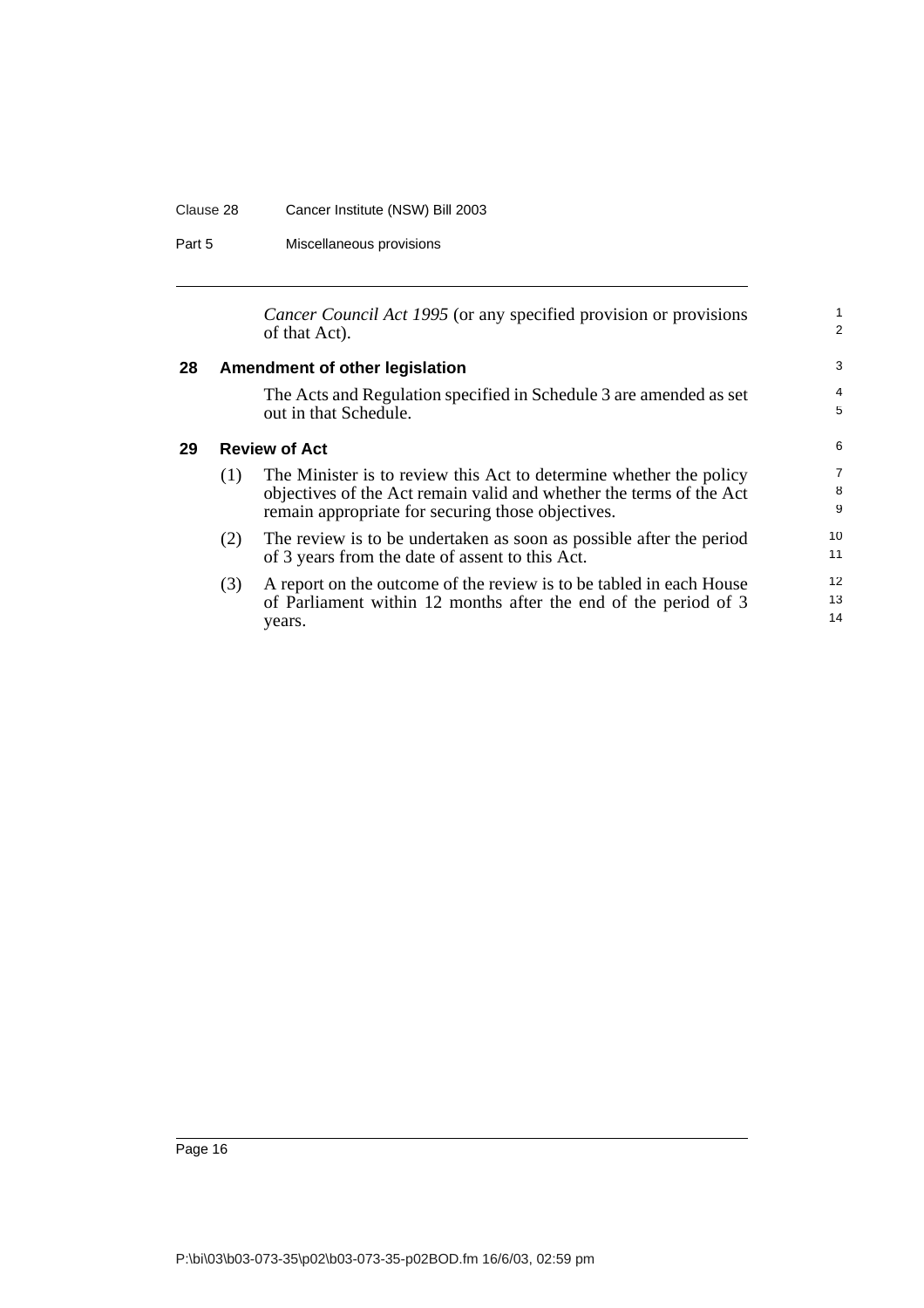Provisions relating to members and procedure of Board Schedule 1

<span id="page-22-0"></span>

|        | Schedule 1 Provisions relating to members and<br>procedure of Board |                    |                                                                                                                                                                                                                                                                 |                              |
|--------|---------------------------------------------------------------------|--------------------|-----------------------------------------------------------------------------------------------------------------------------------------------------------------------------------------------------------------------------------------------------------------|------------------------------|
|        |                                                                     |                    | (Section 8 (2))                                                                                                                                                                                                                                                 | $\overline{\mathbf{c}}$<br>3 |
| Part 1 |                                                                     |                    | <b>General</b>                                                                                                                                                                                                                                                  | 4                            |
| 1      |                                                                     | <b>Definitions</b> |                                                                                                                                                                                                                                                                 | 5                            |
|        |                                                                     |                    | In this Schedule:                                                                                                                                                                                                                                               | 6                            |
|        |                                                                     | Officer.           | <i>appointed member</i> means a member other than the Chief Cancer                                                                                                                                                                                              | $\overline{7}$<br>8          |
|        |                                                                     |                    | <b>Chairperson</b> means the Chairperson of the Board.                                                                                                                                                                                                          | 9                            |
|        |                                                                     |                    | <i>member</i> means any member of the Board.                                                                                                                                                                                                                    | 10                           |
| Part 2 |                                                                     |                    | <b>Members</b>                                                                                                                                                                                                                                                  | 11                           |
| 2      |                                                                     |                    | <b>Chairperson of Board</b>                                                                                                                                                                                                                                     | 12                           |
|        | (1)                                                                 |                    | The Minister may, from time to time, appoint an appointed member<br>to be the Chairperson of the Board.                                                                                                                                                         | 13<br>14                     |
|        | (2)                                                                 |                    | The Minister may remove the Chairperson from office as<br>Chairperson of the Board.                                                                                                                                                                             | 15<br>16                     |
|        | (3)                                                                 |                    | A person who is an appointed member and Chairperson of the Board<br>is taken to have vacated office as Chairperson if the person:                                                                                                                               | 17<br>18                     |
|        |                                                                     | (a)                | is removed from that office by the Minister under<br>subclause $(2)$ , or                                                                                                                                                                                       | 19<br>20                     |
|        |                                                                     | (b)                | resigns that office by instrument in writing addressed to the<br>Minister, or                                                                                                                                                                                   | 21<br>22                     |
|        |                                                                     | (c)                | ceases to be an appointed member.                                                                                                                                                                                                                               | 23                           |
| 3      |                                                                     |                    | <b>Acting members and acting Chairperson</b>                                                                                                                                                                                                                    | 24                           |
|        | (1)                                                                 |                    | The Minister may, from time to time, appoint a person to act in the<br>office of a member during the illness or absence of the member, and<br>the person, while so acting, has and may exercise all the functions<br>of the member and is taken to be a member. | 25<br>26<br>27<br>28         |
|        | (2)                                                                 |                    | The Minister may, from time to time, appoint an appointed member<br>to act in the office of Chairperson during the illness or absence of<br>the Chairperson, and the appointed member, while so acting, has                                                     | 29<br>30<br>31               |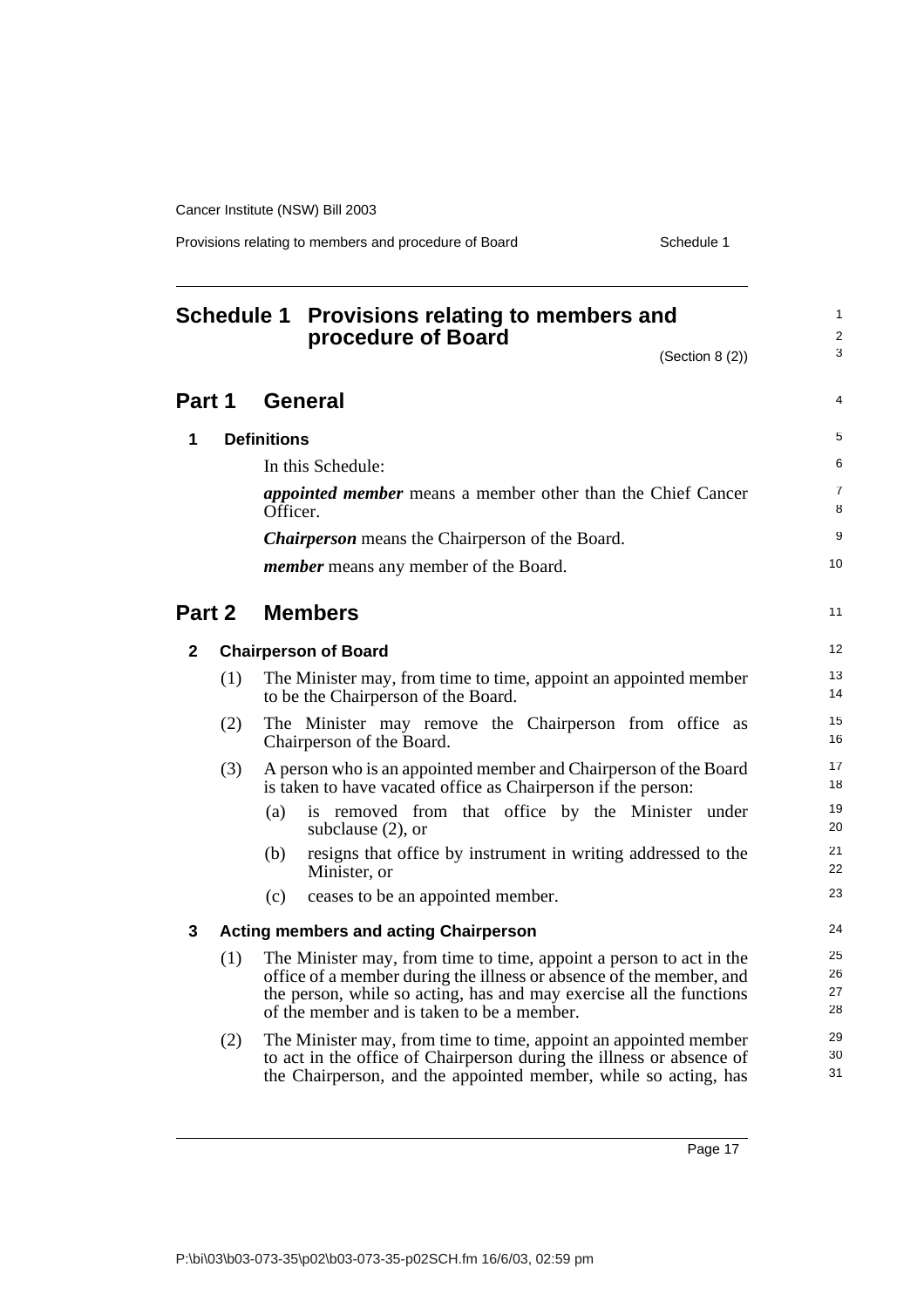| Schedule 1 |     |                     | Provisions relating to members and procedure of Board                                                                                                                                                                                                                                |                               |
|------------|-----|---------------------|--------------------------------------------------------------------------------------------------------------------------------------------------------------------------------------------------------------------------------------------------------------------------------------|-------------------------------|
|            |     |                     | and may exercise all the functions of the Chairperson and is taken to<br>be the Chairperson.                                                                                                                                                                                         |                               |
|            | (3) |                     | The Minister may remove any person from any office to which the<br>person was appointed under this clause.                                                                                                                                                                           | 3<br>4                        |
| 4          |     |                     | Terms of office of appointed members                                                                                                                                                                                                                                                 | 5                             |
|            |     |                     | Subject to this Schedule, an appointed member holds office for such<br>period (not exceeding 3 years) as is specified in the member's<br>instrument of appointment, but is eligible (if otherwise qualified) for<br>re-appointment.                                                  | 6<br>$\overline{7}$<br>8<br>9 |
| 5          |     | <b>Remuneration</b> |                                                                                                                                                                                                                                                                                      | 10                            |
|            |     |                     | An appointed member is entitled to be paid such remuneration                                                                                                                                                                                                                         | 11                            |
|            |     |                     | (including travelling and subsistence allowances) as the Minister<br>may from time to time determine in respect of the member.                                                                                                                                                       | 12 <sup>2</sup><br>13         |
| 6          |     |                     | Vacancy in office of member                                                                                                                                                                                                                                                          | 14                            |
|            | (1) |                     | The office of an appointed member becomes vacant if the member:                                                                                                                                                                                                                      | 15                            |
|            |     | (a)                 | dies, or                                                                                                                                                                                                                                                                             | 16                            |
|            |     | (b)                 | completes a term of office and is not re-appointed, or                                                                                                                                                                                                                               | 17                            |
|            |     | (c)                 | resigns the office by instrument in writing addressed to the<br>Minister, or                                                                                                                                                                                                         | 18<br>19                      |
|            |     | (d)                 | is removed from office by the Minister under this clause, or                                                                                                                                                                                                                         | 20                            |
|            |     | (e)                 | is absent from 4 consecutive meetings of the Board of which<br>reasonable notice has been given to the member personally or<br>by post, except on leave granted by the Minister or unless the<br>member is excused by the Minister for having been absent<br>from those meetings, or | 21<br>22<br>23<br>24<br>25    |
|            |     | (f)                 | becomes bankrupt, applies to take the benefit of any law for<br>the relief of bankrupt or insolvent debtors, compounds with<br>his or her creditors or makes an assignment of his or her<br>remuneration for their benefit, or                                                       | 26<br>27<br>28<br>29          |
|            |     | (g)                 | becomes a mentally incapacitated person, or                                                                                                                                                                                                                                          | 30                            |
|            |     | (h)                 | is convicted in New South Wales of an offence that is<br>punishable by imprisonment for 12 months or more or is<br>convicted elsewhere than in New South Wales of an offence<br>that, if committed in New South Wales, would be an offence<br>so punishable.                         | 31<br>32<br>33<br>34<br>35    |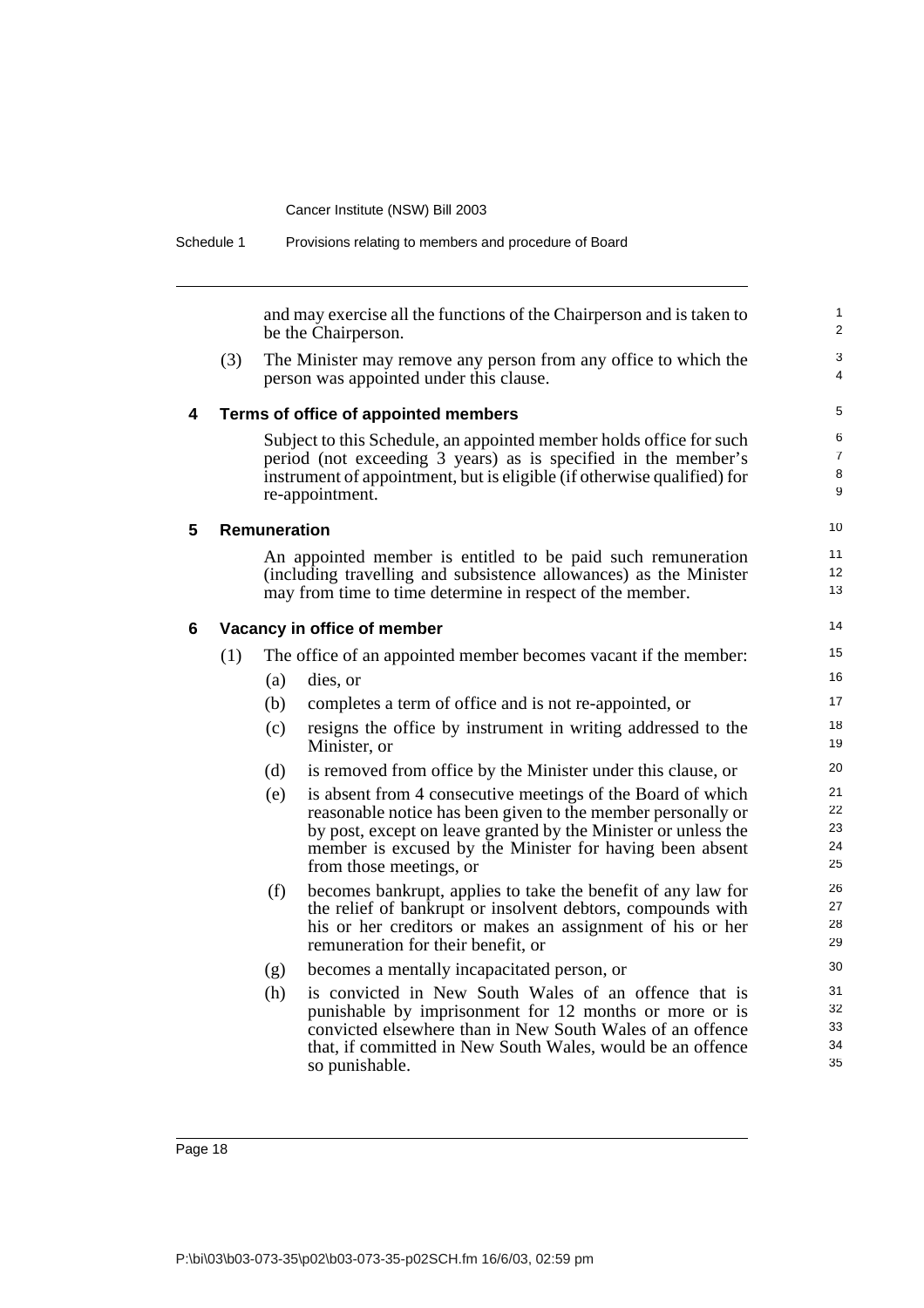|   | Schedule 1<br>Provisions relating to members and procedure of Board |         |                                                                                                                                                                                                                                                          |                              |
|---|---------------------------------------------------------------------|---------|----------------------------------------------------------------------------------------------------------------------------------------------------------------------------------------------------------------------------------------------------------|------------------------------|
|   | (2)                                                                 |         | The Minister may remove an appointed member from office at any<br>time for any or no reason and without notice.                                                                                                                                          |                              |
| 7 |                                                                     |         | Filling of vacancy in office of appointed member                                                                                                                                                                                                         | 3                            |
|   |                                                                     |         | If the office of an appointed member becomes vacant, a person is,<br>subject to this Act, to be appointed to fill the vacancy.                                                                                                                           | 5                            |
| 8 |                                                                     |         | Disclosure of pecuniary and other conflicts of interests                                                                                                                                                                                                 | 6                            |
|   | (1)                                                                 | If:     |                                                                                                                                                                                                                                                          | $\overline{7}$               |
|   |                                                                     | (a)     | a member has a direct or indirect pecuniary interest, or any<br>other interest, in a matter being considered or about to be<br>considered at a meeting of the Board, and                                                                                 | 8<br>9<br>10                 |
|   |                                                                     | (b)     | the interest appears to raise a conflict with the proper<br>performance of the member's duties in relation to the<br>consideration of the matter,                                                                                                        | 11<br>12<br>13               |
|   |                                                                     |         | the member must, as soon as possible after the relevant facts have<br>come to the member's knowledge, disclose the nature of the interest<br>at a meeting of the Board.                                                                                  | 14<br>15 <sup>15</sup><br>16 |
|   | (2)                                                                 | member: | A disclosure by a member at a meeting of the Board that the                                                                                                                                                                                              | 17<br>18                     |
|   |                                                                     | (a)     | is a member, or is in the employment, of a specified company<br>or other body, or                                                                                                                                                                        | 19<br>20                     |
|   |                                                                     | (b)     | is a partner, or is in the employment, of a specified person, or                                                                                                                                                                                         | 21                           |
|   |                                                                     | (c)     | has some other specified interest relating to a specified<br>company or other body or to a specified person,                                                                                                                                             | 22<br>23                     |
|   |                                                                     |         | is a sufficient disclosure of the nature of the interest in any matter<br>relating to that company or other body or to that person which may<br>arise after the date of the disclosure and that is required to be<br>disclosed under subclause (1).      | 24<br>25<br>26<br>27         |
|   | (3)                                                                 |         | Particulars of any disclosure made under this clause must be<br>recorded by the Board in a book kept for the purpose and that book<br>must be open at all reasonable hours to inspection by any person on<br>payment of the fee determined by the Board. | 28<br>29<br>30<br>31         |
|   | (4)                                                                 |         | After a member has disclosed the nature of an interest in any matter,<br>the member must not, unless the Minister or the Board otherwise<br>determines:                                                                                                  | 32<br>33<br>34               |
|   |                                                                     | (a)     | be present during any deliberation of the Board with respect<br>to the matter, or                                                                                                                                                                        | 35<br>36                     |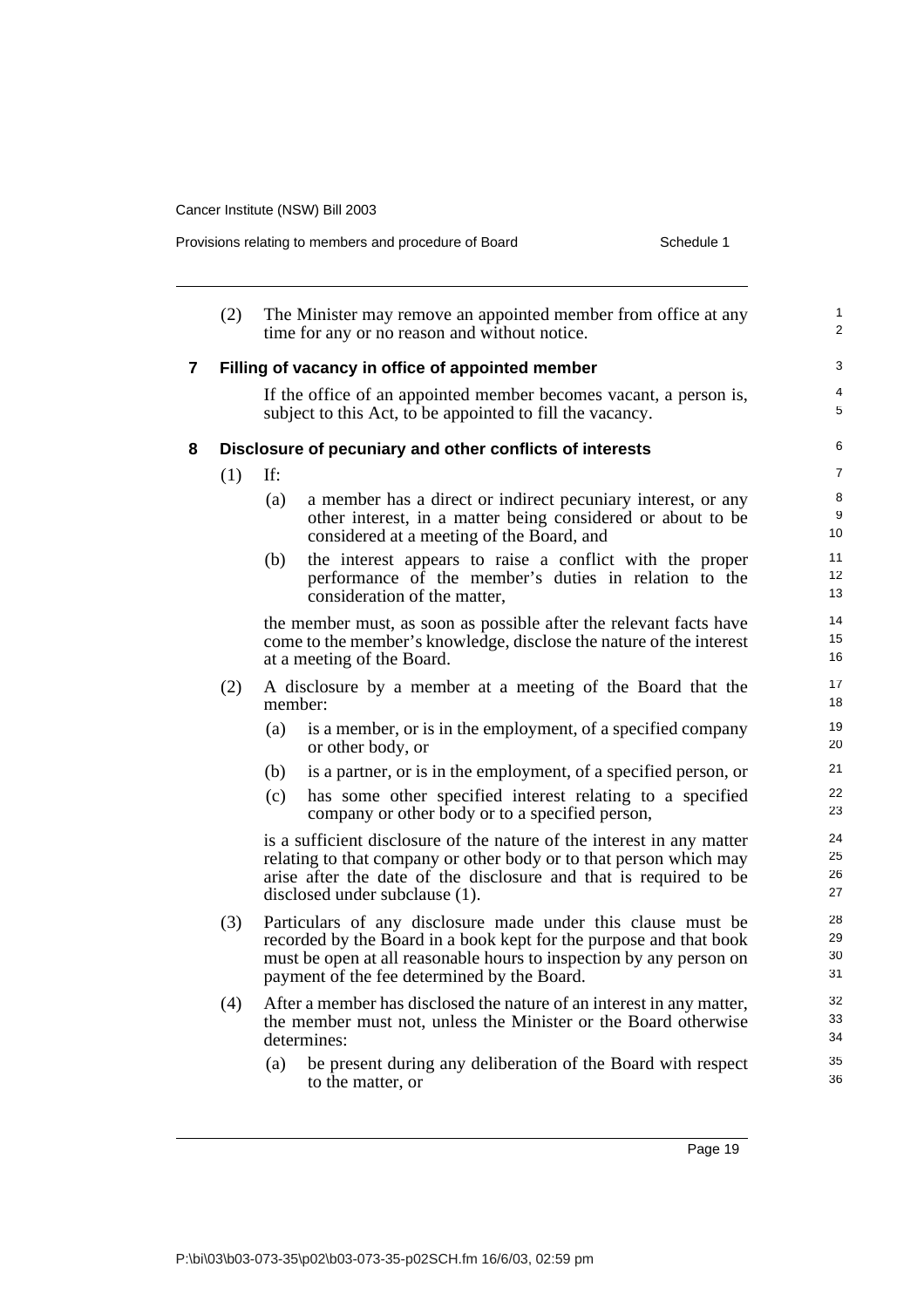Schedule 1 Provisions relating to members and procedure of Board

(b) take part in any decision of the Board with respect to the matter.

- (5) For the purposes of the making of a determination by the Board under subclause (4), a member who has a direct or indirect pecuniary interest, or any other interest, in a matter to which the disclosure relates must not:
	- (a) be present during any deliberation of the Board for the purpose of making the determination, or
	- (b) take part in the making by the Board of the determination.
- (6) A contravention of this clause does not invalidate any decision of the Board.
- (7) This clause applies to a member of a committee of the Board and the committee in the same way as it applies to a member of the Board and the Board.

#### **9 Effect of certain other Acts**

- (1) Chapter 2 of the *Public Sector Employment and Management Act 2002* does not apply to or in respect of the appointment of an appointed member.
- (2) If by or under any Act provision is made:
	- (a) requiring a person who is the holder of a specified office to devote the whole of his or her time to the duties of that office, or
	- (b) prohibiting the person from engaging in employment outside the duties of that office,

the provision does not operate to disqualify the person from holding that office and also the office of an appointed member or from accepting and retaining any remuneration payable to the person under this Act as an appointed member.

(3) The office of an appointed member is, for the purposes of any Act, taken not to be an office or place of profit under the Crown.

#### **10 No compensation for removal from office or failure to re-appoint**

An appointed member who is removed from office or not reappointed at the end of his or her term of office is not entitled to be paid any compensation by reason of ceasing to hold office.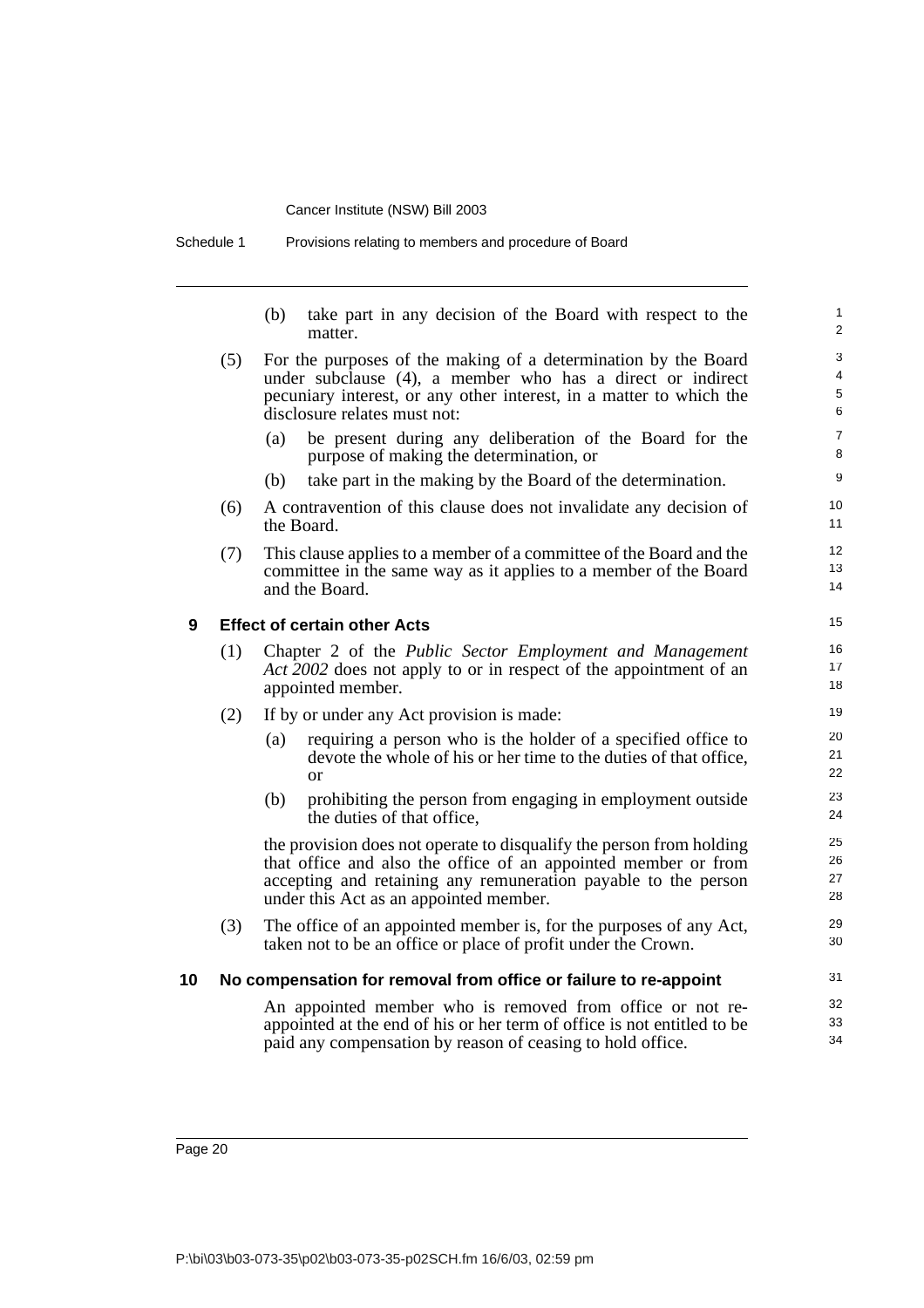|    |                                                          |                                                                                                                                                                                                                                                                                   | $\overline{\mathbf{c}}$ |  |
|----|----------------------------------------------------------|-----------------------------------------------------------------------------------------------------------------------------------------------------------------------------------------------------------------------------------------------------------------------------------|-------------------------|--|
| 11 |                                                          | <b>General procedure</b>                                                                                                                                                                                                                                                          |                         |  |
|    |                                                          | The procedure for the calling of meetings of the Board and for the<br>conduct of business at those meetings is, subject to this Act, the                                                                                                                                          | 3<br>4                  |  |
|    |                                                          | regulations and any by-laws relating to the Board, to be as<br>determined by the Board.                                                                                                                                                                                           | 5<br>6                  |  |
| 12 | Quorum                                                   |                                                                                                                                                                                                                                                                                   | 7                       |  |
|    |                                                          | The quorum for a meeting of the Board is a majority of its members<br>for the time being.                                                                                                                                                                                         | 8<br>9                  |  |
| 13 |                                                          | <b>Presiding member</b>                                                                                                                                                                                                                                                           | 10                      |  |
|    | (1)                                                      | The Chairperson (or, in the absence of the Chairperson, another                                                                                                                                                                                                                   | 11                      |  |
|    |                                                          | appointed member elected as Chairperson for that meeting by the<br>members present) is to preside at a meeting of the Board.                                                                                                                                                      | 12<br>13                |  |
|    | (2)                                                      | The presiding member has a deliberative vote and, in the event of an<br>equality of votes, has a second or casting vote.                                                                                                                                                          | 14<br>15                |  |
| 14 | Voting                                                   |                                                                                                                                                                                                                                                                                   |                         |  |
|    |                                                          | A decision supported by a majority of the votes cast at a meeting of<br>the Board at which a quorum is present is the decision of the Board.                                                                                                                                      | 17<br>18                |  |
| 15 | Transaction of business outside meetings or by telephone |                                                                                                                                                                                                                                                                                   |                         |  |
|    | (1)                                                      | The Board may, if it thinks fit, transact any of its business by the<br>circulation of papers among all the members of the Board for the<br>time being, and a resolution in writing approved in writing by a<br>majority of those members is taken to be a decision of the Board. | 20<br>21<br>22<br>23    |  |
|    | (2)                                                      | The Board may, if it thinks fit, transact any of its business at a                                                                                                                                                                                                                | 24                      |  |
|    |                                                          | meeting at which members (or some members) participate by                                                                                                                                                                                                                         | 25                      |  |
|    |                                                          | telephone, closed-circuit television or other means, but only if any<br>member who speaks on a matter before the meeting can be heard by                                                                                                                                          | 26<br>27                |  |
|    |                                                          | the other members.                                                                                                                                                                                                                                                                | 28                      |  |
|    | (3)                                                      | For the purposes of:                                                                                                                                                                                                                                                              | 29                      |  |
|    |                                                          | the approval of a resolution under subclause $(1)$ , or<br>(a)                                                                                                                                                                                                                    | 30                      |  |
|    |                                                          | a meeting held in accordance with subclause (2),<br>(b)                                                                                                                                                                                                                           | 31                      |  |
|    |                                                          | the Chairperson and each member have the same voting rights as<br>they have at an ordinary meeting of the Board.                                                                                                                                                                  | 32<br>33                |  |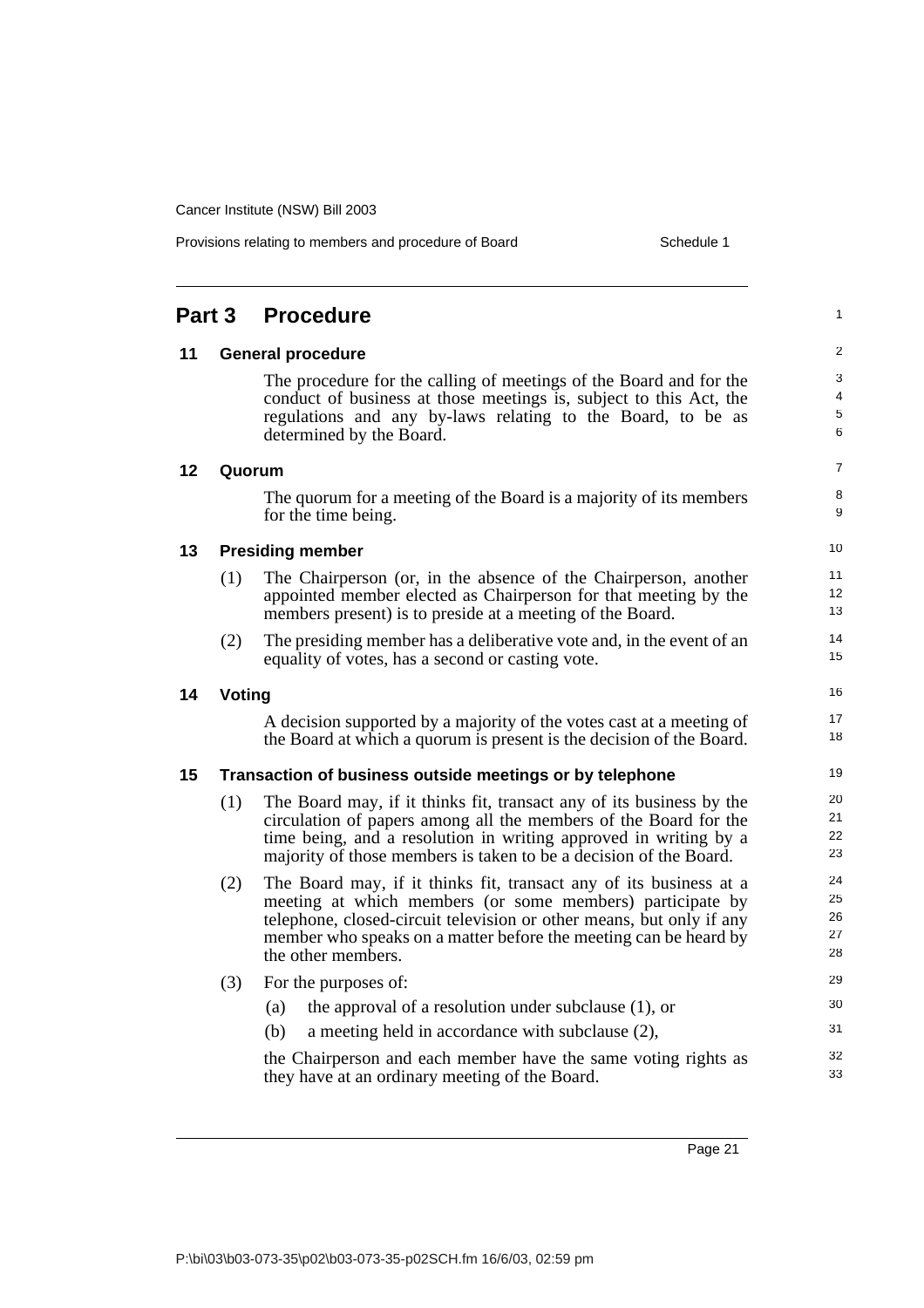| (4)                  | A resolution approved under subclause (1) is, subject to the<br>regulations, to be recorded in the minutes of the meetings of the<br>Board.                       | 2<br>3                   |  |
|----------------------|-------------------------------------------------------------------------------------------------------------------------------------------------------------------|--------------------------|--|
| (5)                  | Papers may be circulated among the members for the purposes of<br>subclause (1) by facsimile or other transmission of the information<br>in the papers concerned. | $\overline{4}$<br>5<br>6 |  |
| <b>First meeting</b> |                                                                                                                                                                   |                          |  |
|                      | The Chairperson may call the first meeting of the Board in such<br>manner as the Chairperson thinks fit.                                                          | 8<br>9                   |  |

Schedule 1 Provisions relating to members and procedure of Board

**16**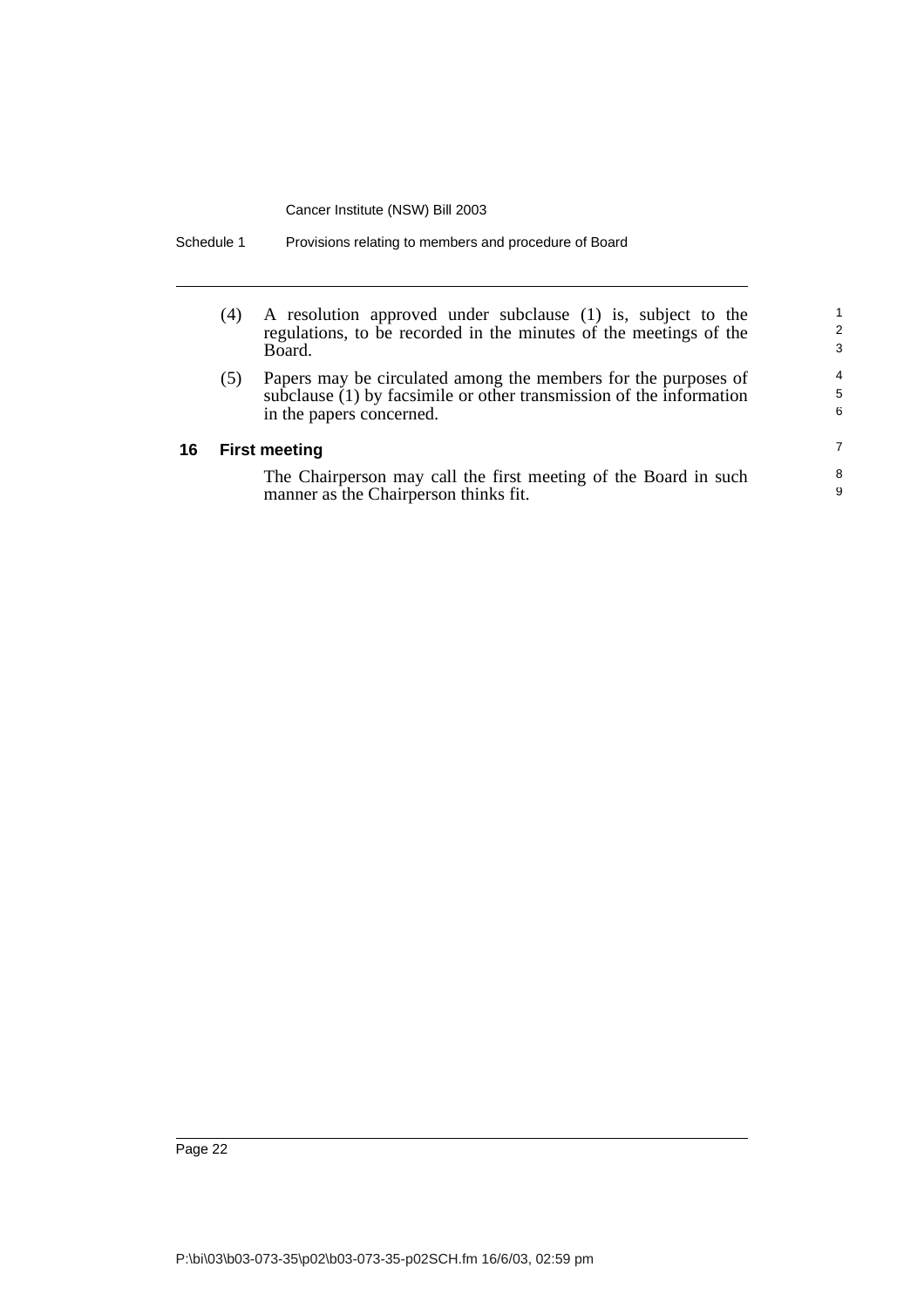Registration of New South Wales Cancer Council as a company Schedule 2

# <span id="page-28-0"></span>**Schedule 2 Registration of New South Wales Cancer Council as a company**

(Section 26)

1 2 3

| 1 | <b>Definitions</b>                                                             |                                                                                                                                                                                                                                                          |                           |  |  |  |
|---|--------------------------------------------------------------------------------|----------------------------------------------------------------------------------------------------------------------------------------------------------------------------------------------------------------------------------------------------------|---------------------------|--|--|--|
|   | (1)                                                                            | In this Schedule:                                                                                                                                                                                                                                        | 5                         |  |  |  |
|   |                                                                                | <b>Cancer Council</b> means the New South Wales Cancer Council<br>constituted by the New South Wales Cancer Council Act 1995.                                                                                                                            | 6<br>$\overline{7}$       |  |  |  |
|   |                                                                                | <b>Cancer Council company</b> means the Cancer Council after it is taken<br>to be registered as a company limited by guarantee under the<br>Corporations Act by operation of section 5H $(\overline{4})$ of that Act.                                    | 8<br>9<br>10 <sup>°</sup> |  |  |  |
|   |                                                                                | <b>Corporations Act</b> means the Corporations Act 2001 of the<br>Commonwealth.                                                                                                                                                                          | 11<br>12 <sup>2</sup>     |  |  |  |
|   |                                                                                | <i>registration date</i> means the registration day specified by the<br>Minister for Health in an order made under clause 3.                                                                                                                             | 13<br>14                  |  |  |  |
|   | (2)                                                                            | Words and expressions used in this Schedule have the same<br>meanings as in section 9 of the Corporations Act, except in so far as<br>they are defined differently in this Schedule or the context or<br>subject-matter otherwise indicates or requires. | 15<br>16<br>17<br>18      |  |  |  |
| 2 | <b>Cancer Council is deemed registration company under Corporations</b><br>Act |                                                                                                                                                                                                                                                          |                           |  |  |  |
|   | (1)                                                                            | The Cancer Council is a deemed registration company for the<br>purposes of section 5H of the Corporations Act.                                                                                                                                           |                           |  |  |  |
|   | (2)                                                                            | For the purposes of that section:                                                                                                                                                                                                                        |                           |  |  |  |
|   |                                                                                | the day on which the Cancer Council is taken to be registered<br>(a)<br>as a company is the registration date specified by the Minister<br>for Health in an order made under clause 3, and                                                               | 24<br>25<br>26            |  |  |  |
|   |                                                                                | the type of company that the Cancer Council is to be<br>(b)<br>registered as is a company limited by guarantee, and                                                                                                                                      | 27<br>28                  |  |  |  |
|   |                                                                                | the company's proposed name is "New South Wales Cancer"<br>(c)<br>Council $\ddot{ }$ .                                                                                                                                                                   | 29<br>30                  |  |  |  |
|   |                                                                                | Note. Section 5H of the Corporations Act provides that a body is taken to be<br>registered under that Act as a company of a particular type under section 118<br>of that Act if a law of a State or Territory to which the Act applies:                  | 31<br>32<br>33            |  |  |  |
|   |                                                                                | provides that the body is a deemed registration company for the<br>(a)<br>purposes of the section, and                                                                                                                                                   | 34<br>35                  |  |  |  |
|   |                                                                                |                                                                                                                                                                                                                                                          |                           |  |  |  |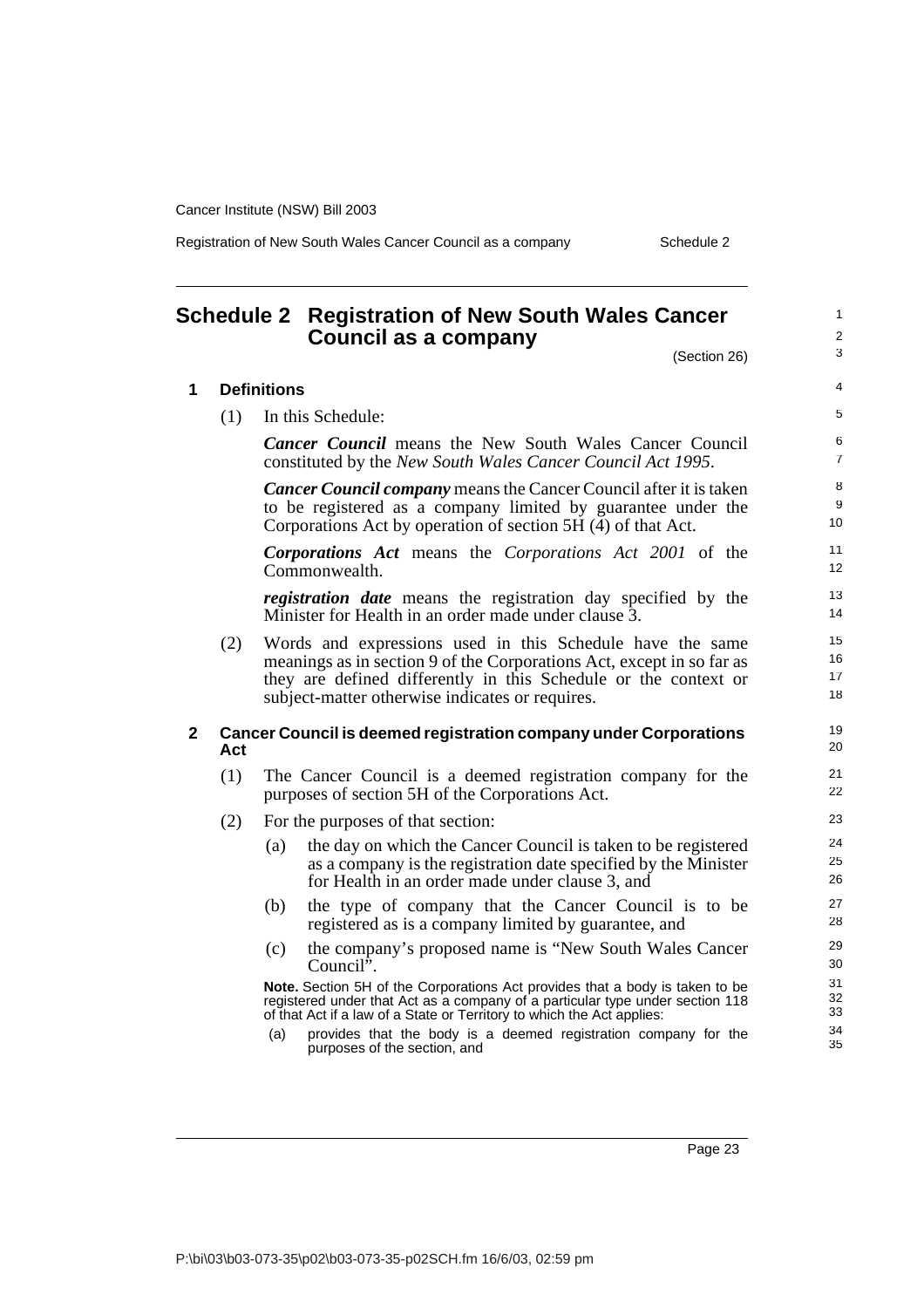Schedule 2 Registration of New South Wales Cancer Council as a company

- (b) specifies:
	- (i) the day on which the body is to be taken to be registered (the registration day) or the manner in which that day is to be fixed, and

31 32 33

34 35 36

- (ii) the type of company the body is to be registered as under the Act, and
- (iii) the company's proposed name (unless the ACN is to be used in its name),

and if section 5H (2) and (3) (relating to the lodgment of certain notices and documents with ASIC) are satisfied.

#### **3 Order specifying registration date**

- (1) The Minister for Health may, by order published in the Gazette, specify a day on which the Cancer Council is taken to be registered as a company limited by guarantee for the purposes of section 5H of the Corporations Act.
- (2) The Minister for Health may make an order under this clause only if the Minister for Health is satisfied that the Cancer Council has complied with section 5H (2) and (3) of the Corporations Act.
- (3) The Minister for Health is to provide the Australian Securities and Investments Commission with a copy of an order made under this clause as soon as practicable after it is issued to the Cancer Council. However, a failure to provide such a copy does not affect the validity of the order.
- (4) An order under this clause cannot be challenged, reviewed or called into question in any proceedings before any court or tribunal.
- (5) An order under this clause is conclusive evidence in any proceedings before a court or tribunal that all the requirements of this Schedule have been complied with concerning the registration of the Cancer Council as a company limited by guarantee under the Corporations Act.

## **4 Cancer Council company same legal entity as Cancer Council**

The Cancer Council company is taken to be a continuation of, and the same legal entity as, the Cancer Council.

#### **5 Application of New South Wales Cancer Council Act 1995**

The *New South Wales Cancer Council Act 1995* is taken not to apply to the Cancer Council company on and after the registration date.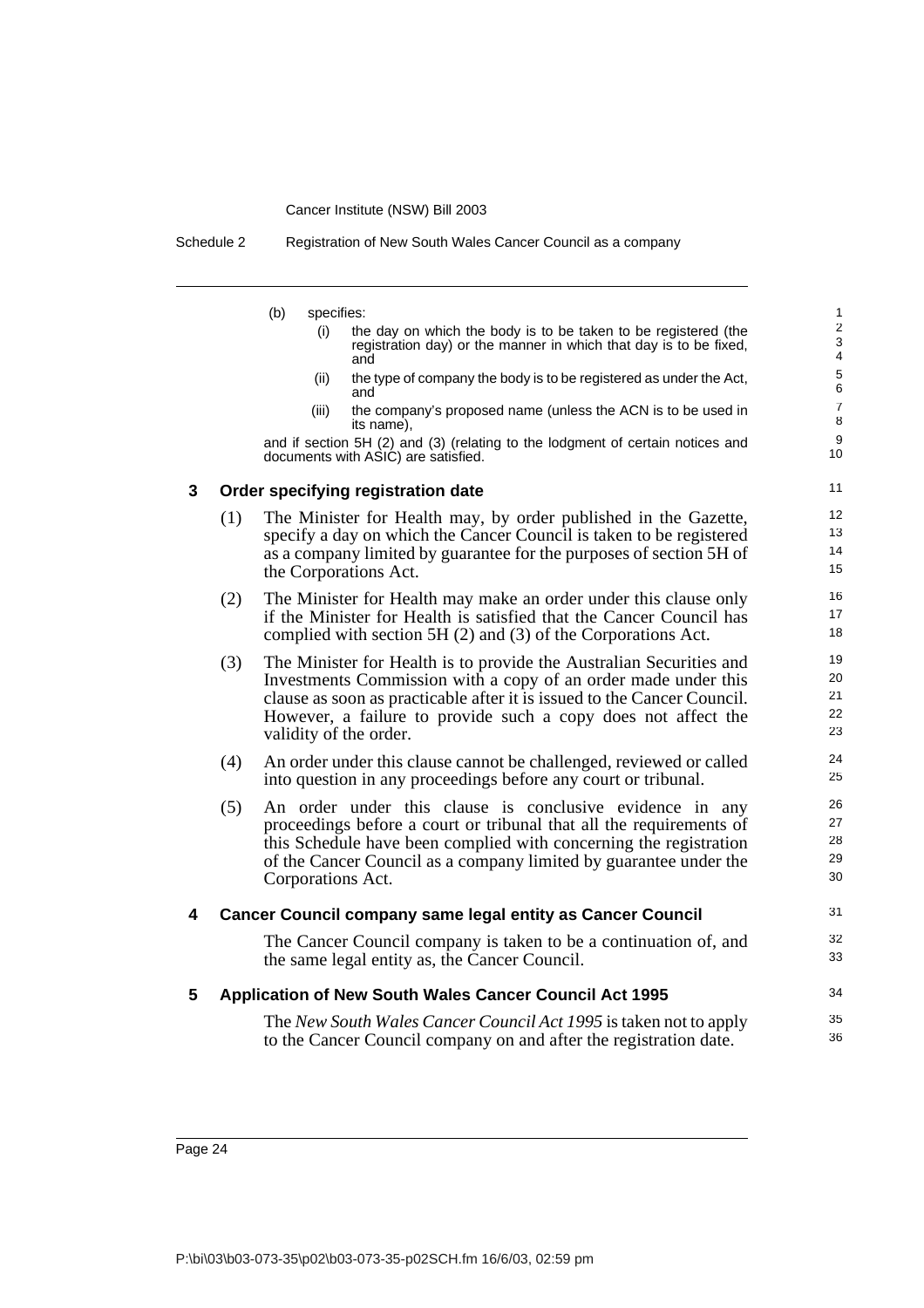Amendment of other legislation Schedule 3

l,

<span id="page-30-0"></span>

|                                  |                                                                                                                                                                               |  |                | Schedule 3 Amendment of other legislation<br>(Section 28)                                                                                                                                                                                                                                                         | $\mathbf{1}$<br>2                |  |
|----------------------------------|-------------------------------------------------------------------------------------------------------------------------------------------------------------------------------|--|----------------|-------------------------------------------------------------------------------------------------------------------------------------------------------------------------------------------------------------------------------------------------------------------------------------------------------------------|----------------------------------|--|
| 3.1                              | <b>Centenary Institute of Cancer Medicine and Cell Biology Act</b><br>1985 No 192                                                                                             |  |                |                                                                                                                                                                                                                                                                                                                   | 3<br>4                           |  |
|                                  |                                                                                                                                                                               |  |                | <b>Section 8 Functions of the Board</b>                                                                                                                                                                                                                                                                           | 5                                |  |
|                                  | Omit section $8(6)$ .                                                                                                                                                         |  |                |                                                                                                                                                                                                                                                                                                                   |                                  |  |
| 3.2                              | 2000                                                                                                                                                                          |  |                | <b>Public Authorities (Financial Arrangements) Regulation</b>                                                                                                                                                                                                                                                     | $\overline{7}$<br>8              |  |
| [1]                              | <b>Clause 520</b>                                                                                                                                                             |  |                |                                                                                                                                                                                                                                                                                                                   |                                  |  |
| Omit the clause. Insert instead: |                                                                                                                                                                               |  |                | 10 <sup>1</sup>                                                                                                                                                                                                                                                                                                   |                                  |  |
|                                  | <b>520</b>                                                                                                                                                                    |  |                | <b>Additional investment powers-Cancer Institute (NSW)</b>                                                                                                                                                                                                                                                        | 11                               |  |
|                                  | The following additional investments are prescribed in<br>respect of the Cancer Institute (NSW) (the Institute) for the<br>purposes of clause 2 (c) of Schedule 4 to the Act: |  | 12<br>13<br>14 |                                                                                                                                                                                                                                                                                                                   |                                  |  |
|                                  |                                                                                                                                                                               |  | (a)            | any investment in a unit trust scheme within the<br>meaning of the <i>Duties Act 1997</i> ,                                                                                                                                                                                                                       | 15<br>16                         |  |
|                                  |                                                                                                                                                                               |  | (b)            | in the case of funds of or under the control of the<br>Institute comprising property the subject of a gift,<br>devise or bequest to the Institute—investment in such<br>manner as will enable the property to be retained by the<br>Institute in the form that the property was gifted,<br>devised or bequeathed, | 17<br>18<br>19<br>20<br>21<br>22 |  |
|                                  |                                                                                                                                                                               |  | (c)            | investment in such manner as may be necessary to<br>enable the Institute to act as provided by section $16(3)$<br>of the <i>Cancer Institute</i> ( <i>NSW</i> ) <i>Act</i> 2003.                                                                                                                                  | 23<br>24<br>25                   |  |
|                                  |                                                                                                                                                                               |  |                |                                                                                                                                                                                                                                                                                                                   |                                  |  |